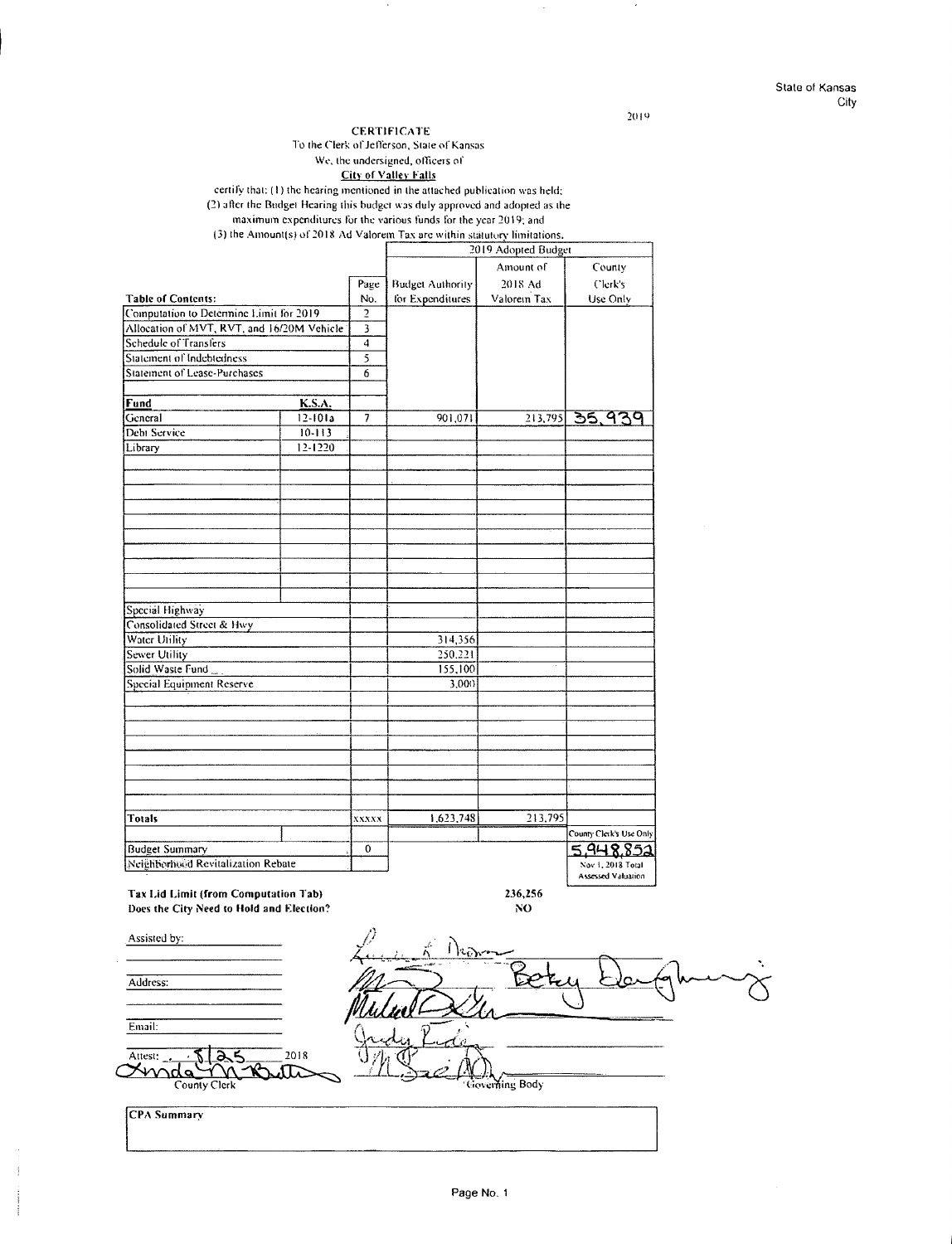|                                                                                                 |        | State of Kansas<br>City |
|-------------------------------------------------------------------------------------------------|--------|-------------------------|
| City of Valley Falls                                                                            |        | 2019                    |
| <b>Computation to Determine Limit for 2019</b>                                                  |        |                         |
|                                                                                                 |        | <b>Amount of Levy</b>   |
| 1. Total tax levy amount in 2018 budget                                                         | $+$ \$ | 201,192                 |
| 2. Library levy in 2018 budget                                                                  |        |                         |
| Other tax entity levy in 2018 budget                                                            | S      |                         |
| 3. Net tax levy                                                                                 |        | $\frac{1}{201,192}$     |
| 2019 Budget Percentage Adjustments                                                              |        |                         |
| 4. New improvements for 2018:<br>62,626                                                         |        |                         |
| 5. Increase in personal property for 2018:                                                      |        |                         |
| 5a. Personal property 2018<br>111,519                                                           |        |                         |
| 5b. Personal property 2017<br>98,051                                                            |        |                         |
| 5c. Increase in personal property (5a minus 5b)<br>13.468                                       |        |                         |
| (Use Only if $> 0$ )                                                                            |        |                         |
| 6. Valuation of annexed territory for 2018:                                                     |        |                         |
| 6a. Real estate                                                                                 |        |                         |
| $\overline{\overline{0}}$<br>6b. State assessed                                                 |        |                         |
| $\overline{0}$<br>6c. New improvements                                                          |        |                         |
| 6d. Total adjustment (sum of 6a, 6b, and 6c)<br>0                                               |        |                         |
| 7. Valuation of property that has changed in use during 2018:<br>4,986                          |        |                         |
| 8. Expiration of property tax abatements<br>0                                                   |        |                         |
| 9. Expiration of TIF, Rural Housing, and NR Districts<br>(Incremental assessed value over base) |        |                         |
| 10. Total valuation adjustment (sum of 4, 5c, 6d, 7, 8 & 9)<br>81,080                           |        |                         |
| 11. Total estimated valuation July 1, 2018<br>5,948,580                                         |        |                         |
| 12. Percentage adjustment factor - Line 10 / (Line 11 - Line 10))<br>0.0138                     |        |                         |
| 13. Percentage adjustment increase (12 times 3)                                                 | $+$ \$ | 2,780                   |
| 14. Consumer Price Index for all urban consumers for calendar year 2017 (5 year average)        |        | 0.00%                   |
| 15. Consumer Price Index adjustment (Line 3 times Line 14)                                      | \$     | 0                       |
|                                                                                                 |        |                         |
| 16. Total Percentage Adjustments                                                                | S      | 2,780                   |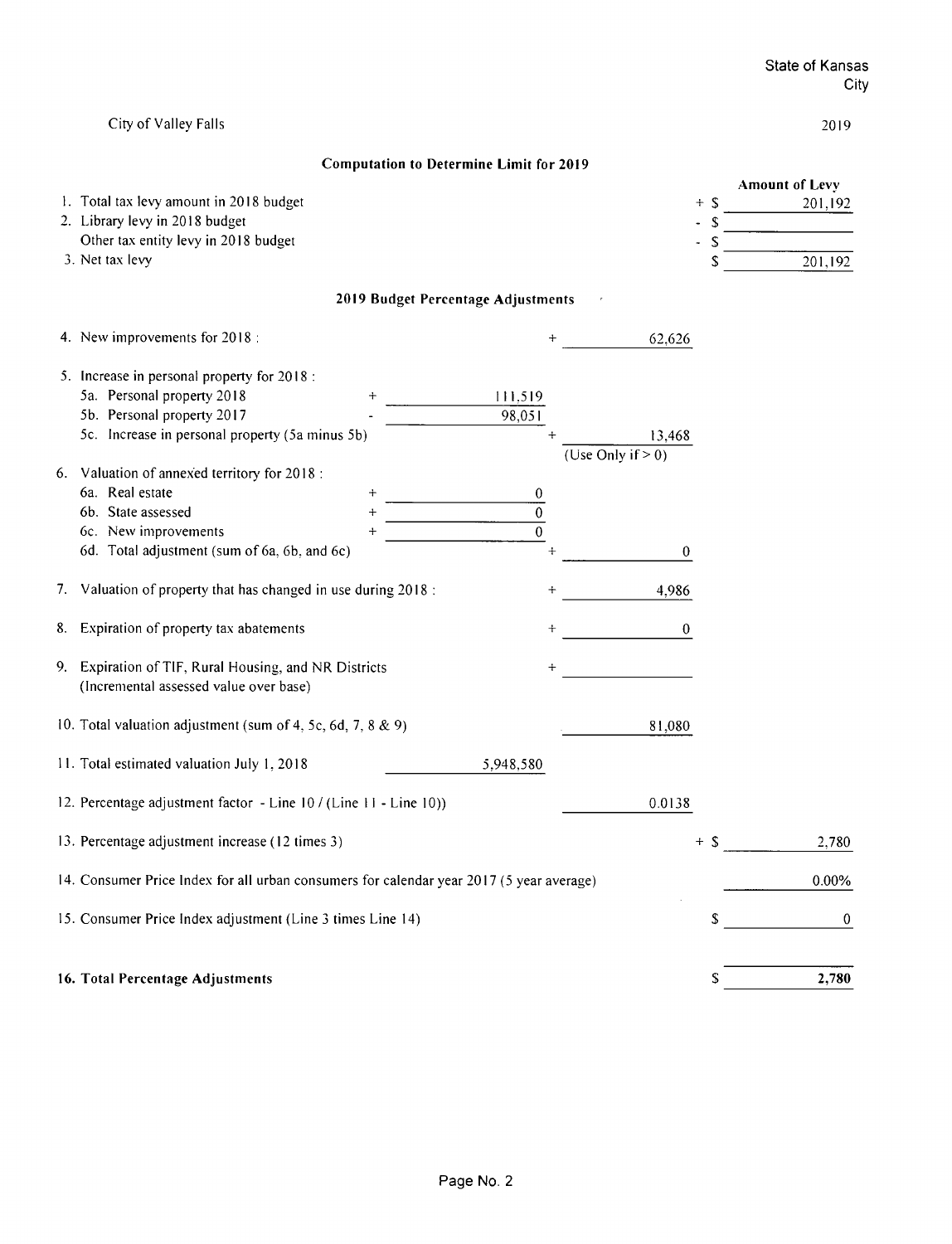$\overline{a}$ 

 $\langle \cdot \rangle$ 

### **2019 Revenue Adjustments**

| 17. Property tax revenues for debt service in 2019 budget:<br>Property tax revenues for debt service in 2018 budget:<br>Increase property tax revenues spent on debt service                                                           |       |                    |                           | $\overline{0}$ |  |  |
|----------------------------------------------------------------------------------------------------------------------------------------------------------------------------------------------------------------------------------------|-------|--------------------|---------------------------|----------------|--|--|
| 18. Property tax revenues spent for public building commission and lease payments in the 2019 budget:<br>(Obligations must have been incurred prior to July 1, 2016)<br>(Do not include amounts already reported in debt service levy) |       |                    |                           |                |  |  |
| Property tax revenues spent for public building commission and lease payments in the 2018 budget:<br>Increase property tax revenues spent on public building commission and lease payments                                             |       |                    |                           | $\mathbf{0}$   |  |  |
| 19. Property tax revenues spent on special assessments in the 2019 budget:<br>(Do not include amounts already reported in debt service levy)                                                                                           |       |                    |                           |                |  |  |
| 20. Property tax revenues spent on court judgments or settlements and associated legal costs in the 2019 bud +                                                                                                                         |       |                    |                           |                |  |  |
| 21. Property tax revenues spent on Federal or State mandates (effective after June 30, 2015)<br>and loss of funding from Federal sources after January 1, 2017 in the 2019 budget:                                                     |       |                    |                           |                |  |  |
| 22. Property tax revenues spent on expenses realted to disaster or Federal Emergency in the 2019 budget:                                                                                                                               |       |                    |                           |                |  |  |
| 23. Law enforcement expenses - 2019 budget:<br>Law enforcement expenses - 2018 budget:<br>CPI adjustment<br>Increased law enforcement expenses in 2019 budget:<br>(Do not include building construction or remodeling costs)           | 0.00% | 222,920<br>190,636 | 0<br>$\div$               | 32,284         |  |  |
| 24. Fire protection expenses - 2019 budget:<br>Fire protection expenses - 2018 budget:<br>CPI adjustment<br>Increased fire protection expense in 2019 budget:<br>(Do not include building construction or remodeling costs)            | 0.00% |                    | $\boldsymbol{0}$          | 0              |  |  |
| 25. Emergency medical expenses - 2019 budget:<br>Emergency medical expenses - 2018 budget:<br>CPI adjustment<br>Increased emergency medical expenses in 2019 budget:<br>(Do not include building construction or remodeling costs)     | 0.00% |                    | $\mathbf{0}$<br>$\ddot{}$ | 0              |  |  |
| 26. Total Revenue Adjustments                                                                                                                                                                                                          |       |                    |                           | 32,284         |  |  |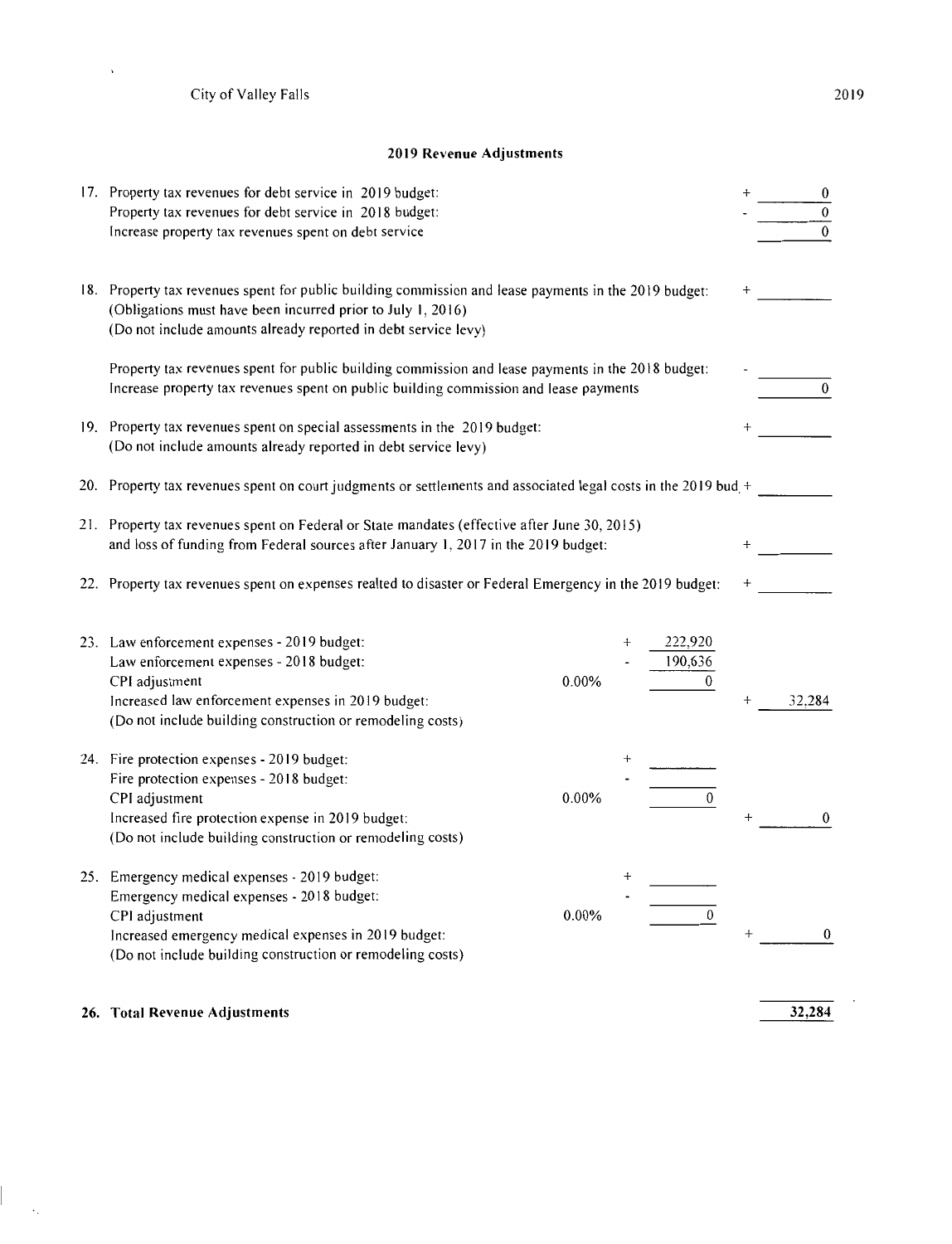### **Levies on Behalf of Another Political or Governmental Subdivision**

| 27. Library levy - 2019 budget:<br>Other tax entity levy - 2019 budget:<br>Other tax entity levy - 2019 budget: | $\ddot{}$<br>$\pm$<br>┿ |         |
|-----------------------------------------------------------------------------------------------------------------|-------------------------|---------|
| 28. Total Levies on Behalf of Another Political or Governmental Subdivision                                     | $\div$                  | ∩       |
| 29. Total Computed Tax Levy                                                                                     |                         | 236.256 |

## **Other Tests** - **Property Tax Decline**

Note - In order to use the test, there must be a decline in tax revenues in at least one of the years listed below.

| 2015 Tax Levy (Less Levy for other Governmental Units)<br>2016 Tax Levy (Less Levy for other Governmental Units)<br>2017 Tax Levy (Less Levy for other Governmental Units)<br>2018 Tax Levy (Less Levy for other Governmental Units) |             | None<br>None<br>None |  |  |  |
|--------------------------------------------------------------------------------------------------------------------------------------------------------------------------------------------------------------------------------------|-------------|----------------------|--|--|--|
| Average Tax Levy (last three years)                                                                                                                                                                                                  | #DIV/0!     |                      |  |  |  |
| CPI Adjustment of                                                                                                                                                                                                                    | $\#$ DIV/0! |                      |  |  |  |
| Average Tax Levy Adjusted by CPI                                                                                                                                                                                                     | #DIV/0!     |                      |  |  |  |
| 2019 Total Tax Levy (Less Levy for Other Governmental Units)<br><b>Exemption from Election Requirement</b><br>$\#$ DIV/0!                                                                                                            |             |                      |  |  |  |
| $^{\dagger}$                                                                                                                                                                                                                         |             |                      |  |  |  |
| <b>Other Tests - Lost Valuation Test</b><br>Assessed Valuation Loss                                                                                                                                                                  |             |                      |  |  |  |

2019 Tax Levy (Less Levy for other Governmental Units) 2018 Tax Levy (Less Levy for other Governmental Units) Change in Levy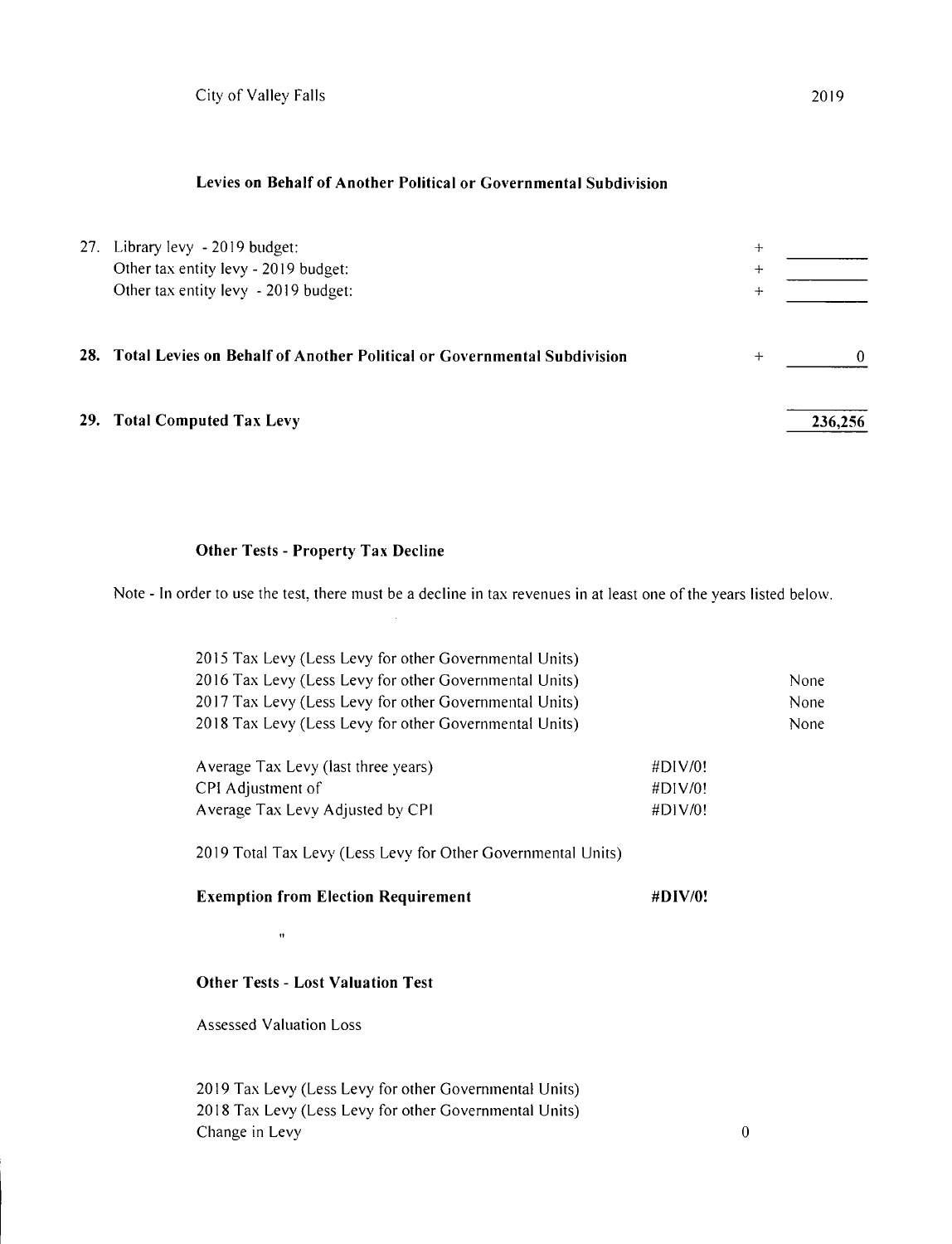| CPI Adjustment<br>2019 Mill Rate (Less Mills for other Governmental Units) | 0 |
|----------------------------------------------------------------------------|---|
| Loss of Assessed Valuation Multiplied by 2019 Mill Rate                    | 0 |
| Total Adjustment for Loss of Assessed Valuation                            |   |
|                                                                            |   |

# **Exemption from Election Requirment**

 $\bar{z}$ 

 $\overline{a}$ 

**Yes** 

 $\mathbb{R}^2$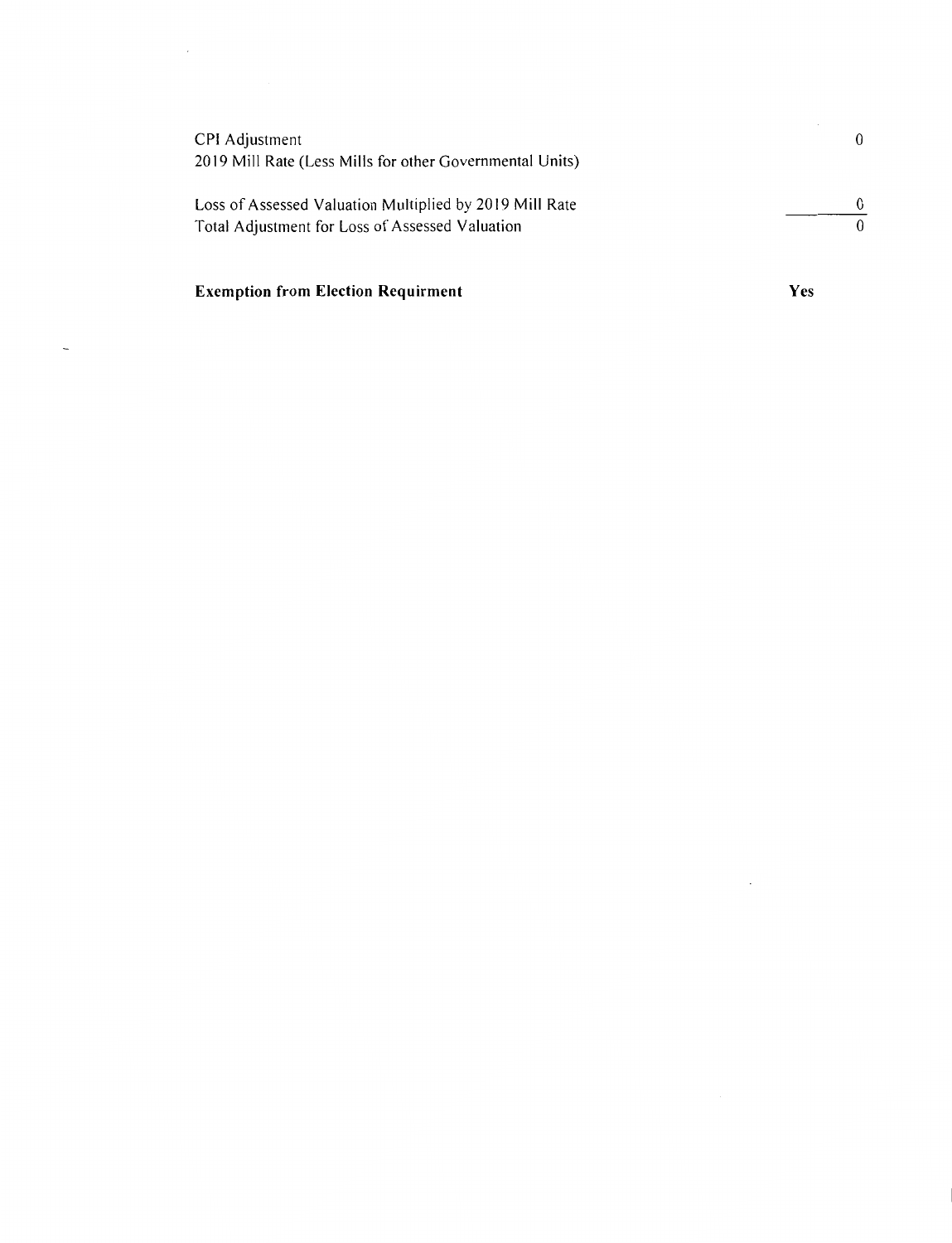# Allocation of MV, RV, 16/20M, Commercial Vehicle, and Watercraft Tax Estimates

| <b>Budgeted Funds</b>                        | Ad Valorem Levy             |                       |                           | Allocation for Year 2019 |          |            |
|----------------------------------------------|-----------------------------|-----------------------|---------------------------|--------------------------|----------|------------|
| for 2018                                     | Tax Year 2017               | <b>MVT</b>            | <b>RVT</b>                | 16/20M Veh               | Comm Veh | Watercraft |
| General                                      | 201.192                     | 28.369                | 381                       | 612                      | 2.393    | 206        |
| Debt Service                                 |                             |                       |                           |                          |          |            |
| Library                                      |                             |                       |                           |                          |          |            |
|                                              |                             |                       |                           |                          |          |            |
|                                              |                             |                       |                           |                          |          |            |
|                                              |                             |                       |                           |                          |          |            |
|                                              |                             |                       |                           |                          |          |            |
|                                              |                             |                       |                           |                          |          |            |
|                                              |                             |                       |                           |                          |          |            |
|                                              |                             |                       |                           |                          |          |            |
|                                              |                             |                       |                           |                          |          |            |
|                                              |                             |                       |                           |                          |          |            |
| <b>TOTAL</b>                                 | 201,192                     | 28,369                | 381                       | 612                      | 2,393    | 206        |
|                                              |                             |                       |                           |                          |          |            |
| County Treas Motor Vehicle Estimate          |                             | 28,369                |                           |                          |          |            |
| County Treas Recreational Vehicle Estimate   |                             |                       | 381                       |                          |          |            |
| County Treas 16/20M Vehicle Estimate         |                             |                       |                           | 612                      |          |            |
| County Treas Commercial Vehicle Tax Estimate |                             |                       |                           |                          | 2.393    |            |
| County Treas Watercraft Tax Estimate         |                             |                       |                           |                          |          | 206        |
|                                              |                             |                       |                           |                          |          |            |
| Motor Vehicle Factor                         |                             | 0.14100               |                           |                          |          |            |
|                                              | Recreational Vehicle Factor |                       | 0.00189                   |                          |          |            |
|                                              |                             | 16/20M Vehicle Factor |                           | 0.00304                  |          |            |
|                                              |                             |                       | Commercial Vehicle Factor |                          | 0.01189  |            |
|                                              |                             |                       |                           | Watercraft Factor        |          | 0.00102    |
|                                              |                             |                       |                           |                          |          |            |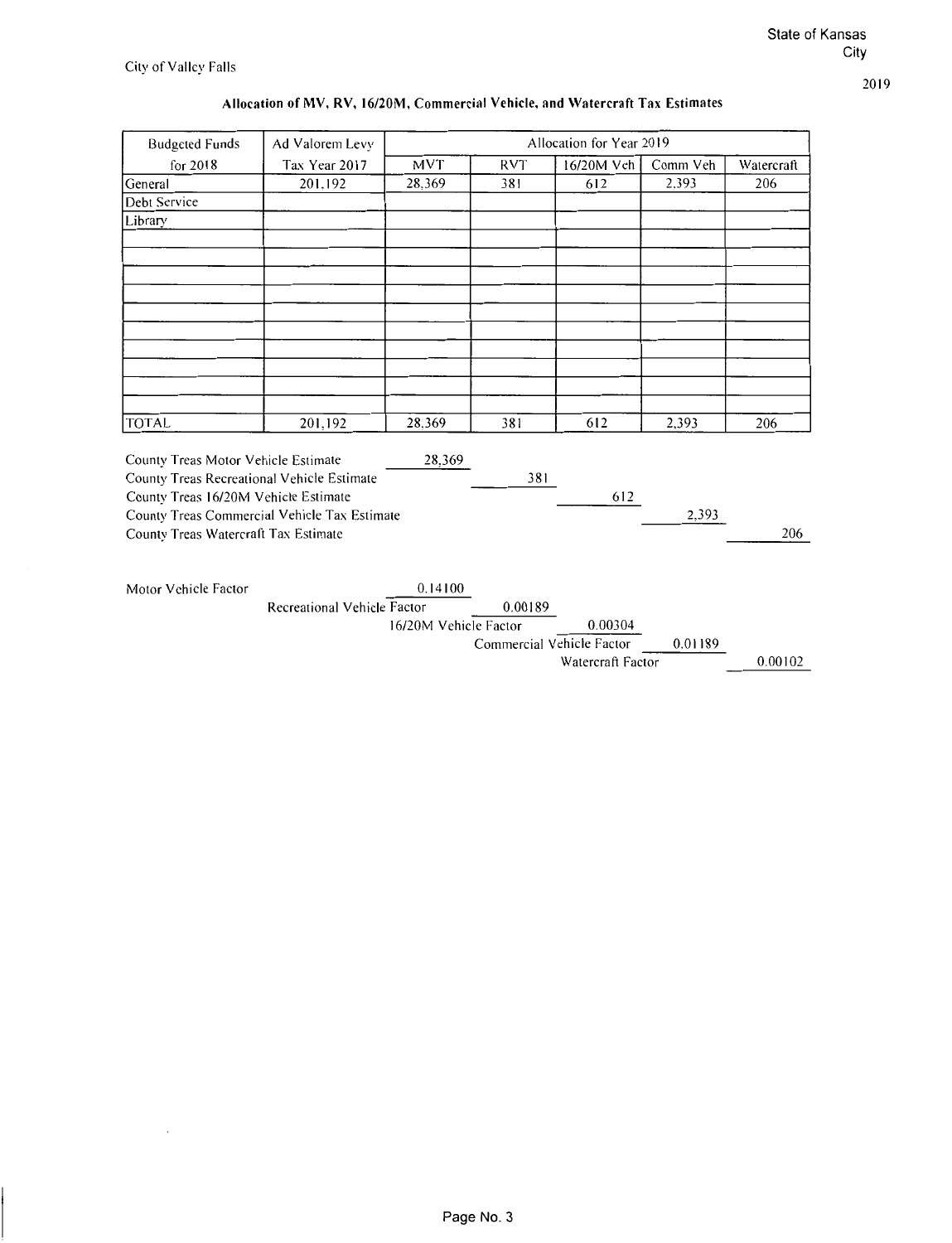### 2019

### City of Valley Falls

| Expenditure<br><b>Fund Transferred</b> | Receipt<br><b>Fund Transferred</b> | Actual<br>Amount for | Current<br><b>Amount</b> for | Proposed<br><b>Amount</b> for | Transfers<br>Authorized by |
|----------------------------------------|------------------------------------|----------------------|------------------------------|-------------------------------|----------------------------|
| From:                                  | To:                                | 2017                 | 2018                         | 2019                          | Statute                    |
|                                        |                                    |                      |                              |                               |                            |
|                                        |                                    |                      |                              |                               |                            |
|                                        |                                    |                      |                              |                               |                            |
|                                        |                                    |                      |                              |                               |                            |
|                                        |                                    |                      |                              |                               |                            |
|                                        |                                    |                      |                              |                               |                            |
|                                        |                                    |                      |                              |                               |                            |
|                                        |                                    |                      |                              |                               |                            |
|                                        |                                    |                      |                              |                               |                            |
|                                        |                                    |                      |                              |                               |                            |
|                                        |                                    |                      |                              |                               |                            |
|                                        |                                    |                      |                              |                               |                            |
|                                        |                                    |                      |                              |                               |                            |
|                                        |                                    |                      |                              |                               |                            |
|                                        |                                    |                      |                              |                               |                            |
|                                        |                                    |                      |                              |                               |                            |
|                                        |                                    |                      |                              |                               |                            |
|                                        | <b>Totals</b>                      | $\mathbf{0}$         | $\overline{0}$               | 0                             |                            |
|                                        | Adjustments*                       |                      |                              |                               |                            |
|                                        | <b>Adjusted Totals</b>             | $\boldsymbol{0}$     | $\boldsymbol{0}$             | $\overline{0}$                |                            |

### Schedule of Transfers

\*Note: Adjustments are required only if the transfer is being made in 2018 and/or 2019 from a non-budgeted fund.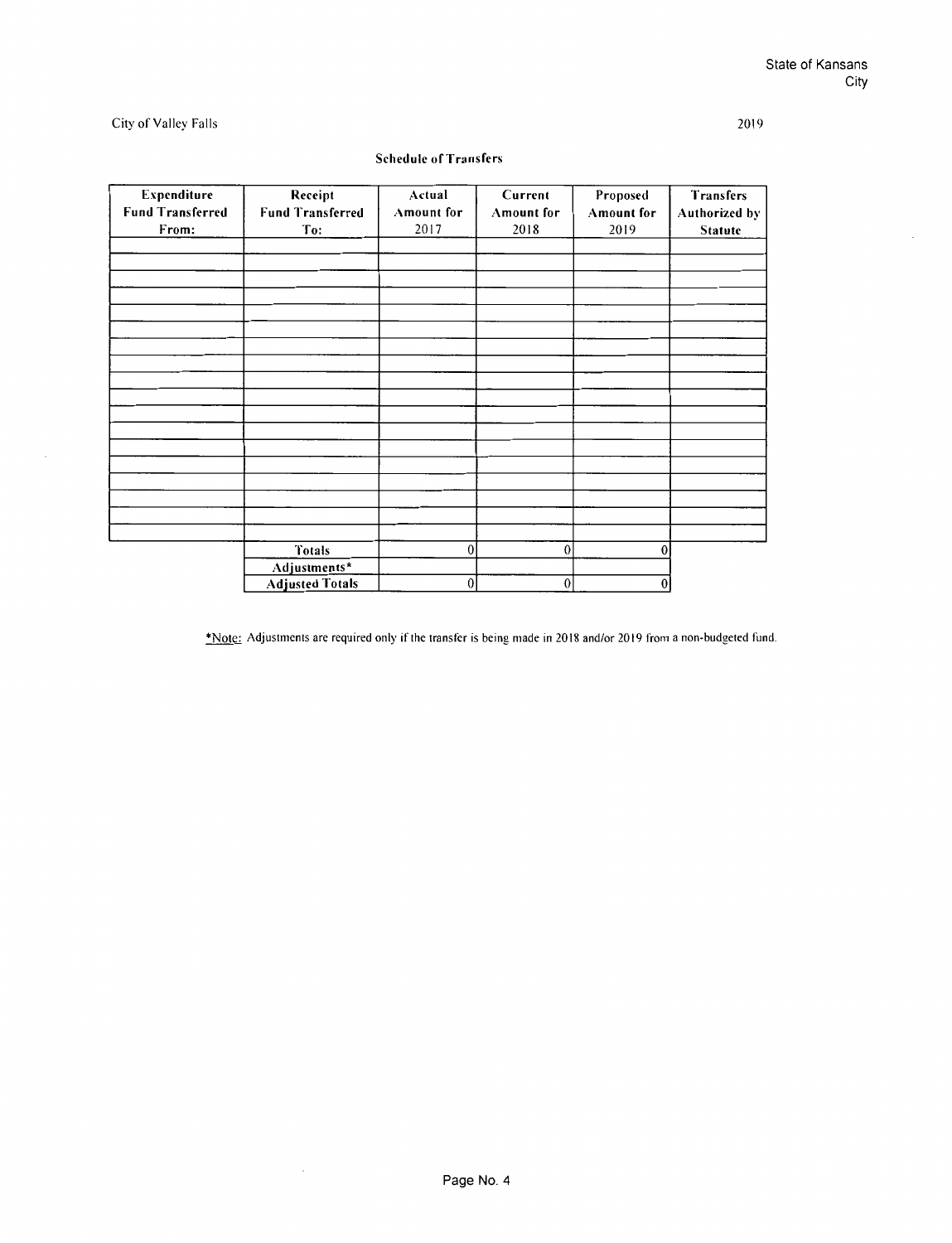$\alpha$ 

 $\mathcal{L}^{\text{max}}_{\text{max}}$  , where  $\mathcal{L}^{\text{max}}_{\text{max}}$ 

|                            | Date      | Date<br>of | Interest     |                  | <b>Beginning Amount</b>   |          | Date Due  |          | Amount Due<br>2018 |          | Amount Due<br>2019 |
|----------------------------|-----------|------------|--------------|------------------|---------------------------|----------|-----------|----------|--------------------|----------|--------------------|
| Type of<br>Debt            | of        | Retirement | Rate<br>$\%$ | Amount<br>Issued | Outstanding<br>Jan 1,2018 | Interest | Principal | Interest | Principal          | Interest |                    |
| General Obligation:        | Issue     |            |              |                  |                           |          |           |          |                    |          | Principal          |
| <b>Swimming Pool</b>       | 9/1/2016  | 3/1/2037   | 4.46         | 1.535,000        | 1,535,000                 | 4/1      | 4/1       | 43,277   | 40,000             | 42,688   | 65,000             |
|                            |           |            |              |                  |                           |          |           |          |                    |          |                    |
|                            |           |            |              |                  |                           |          |           |          |                    |          |                    |
|                            |           |            |              |                  |                           |          |           |          |                    |          |                    |
|                            |           |            |              |                  |                           |          |           |          |                    |          |                    |
|                            |           |            |              |                  |                           |          |           |          |                    |          |                    |
|                            |           |            |              |                  |                           |          |           |          |                    |          |                    |
|                            |           |            |              |                  |                           |          |           |          |                    |          |                    |
|                            |           |            |              |                  |                           |          |           |          |                    |          |                    |
|                            |           |            |              |                  |                           |          |           |          |                    |          |                    |
|                            |           |            |              |                  |                           |          |           |          |                    |          |                    |
| Total G.O. Bonds           |           |            |              |                  | 1,535,000                 |          |           | 43,277   | 40,000             | 42,688   | 65,000             |
| Revenue Bonds:             |           |            |              |                  |                           |          |           |          |                    |          |                    |
| <b>KSB</b> Water Loan      | 5/20/2013 | 2/20/2019  | 2.35         | 175,528          | 47,240                    | 2/1      | 2/1       | 933      | 30,386             | 198      | 16,853             |
|                            |           |            |              |                  |                           |          |           |          |                    |          |                    |
|                            |           |            |              |                  |                           |          |           |          |                    |          |                    |
|                            |           |            |              |                  |                           |          |           |          |                    |          |                    |
|                            |           |            |              |                  |                           |          |           |          |                    |          |                    |
|                            |           |            |              |                  |                           |          |           |          |                    |          |                    |
|                            |           |            |              |                  |                           |          |           |          |                    |          |                    |
|                            |           |            |              |                  |                           |          |           |          |                    |          |                    |
|                            |           |            |              |                  |                           |          |           |          |                    |          |                    |
| <b>Total Revenue Bonds</b> |           |            |              |                  | 47,240                    |          |           | 933      | 30,386             | 198      | 16,853             |
| Other:                     |           |            |              |                  |                           |          |           |          |                    |          |                    |
|                            |           |            |              |                  |                           |          |           |          |                    |          |                    |
|                            |           |            |              |                  |                           |          |           |          |                    |          |                    |
|                            |           |            |              |                  |                           |          |           |          |                    |          |                    |
|                            |           |            |              |                  |                           |          |           |          |                    |          |                    |
|                            |           |            |              |                  |                           |          |           |          |                    |          |                    |
|                            |           |            |              |                  |                           |          |           |          |                    |          |                    |
|                            |           |            |              |                  |                           |          |           |          |                    |          |                    |
|                            |           |            |              |                  |                           |          |           |          |                    |          |                    |
| <b>Total Other</b>         |           |            |              |                  | $\bf{0}$                  |          |           | $\bf{0}$ | $\bf{0}$           | $\bf{0}$ | $\bf{0}$           |
| <b>Total Indebtedness</b>  |           |            |              |                  | 1,582,240                 |          |           | 44,210   | 70,386             | 42,886   | 81,853             |

2019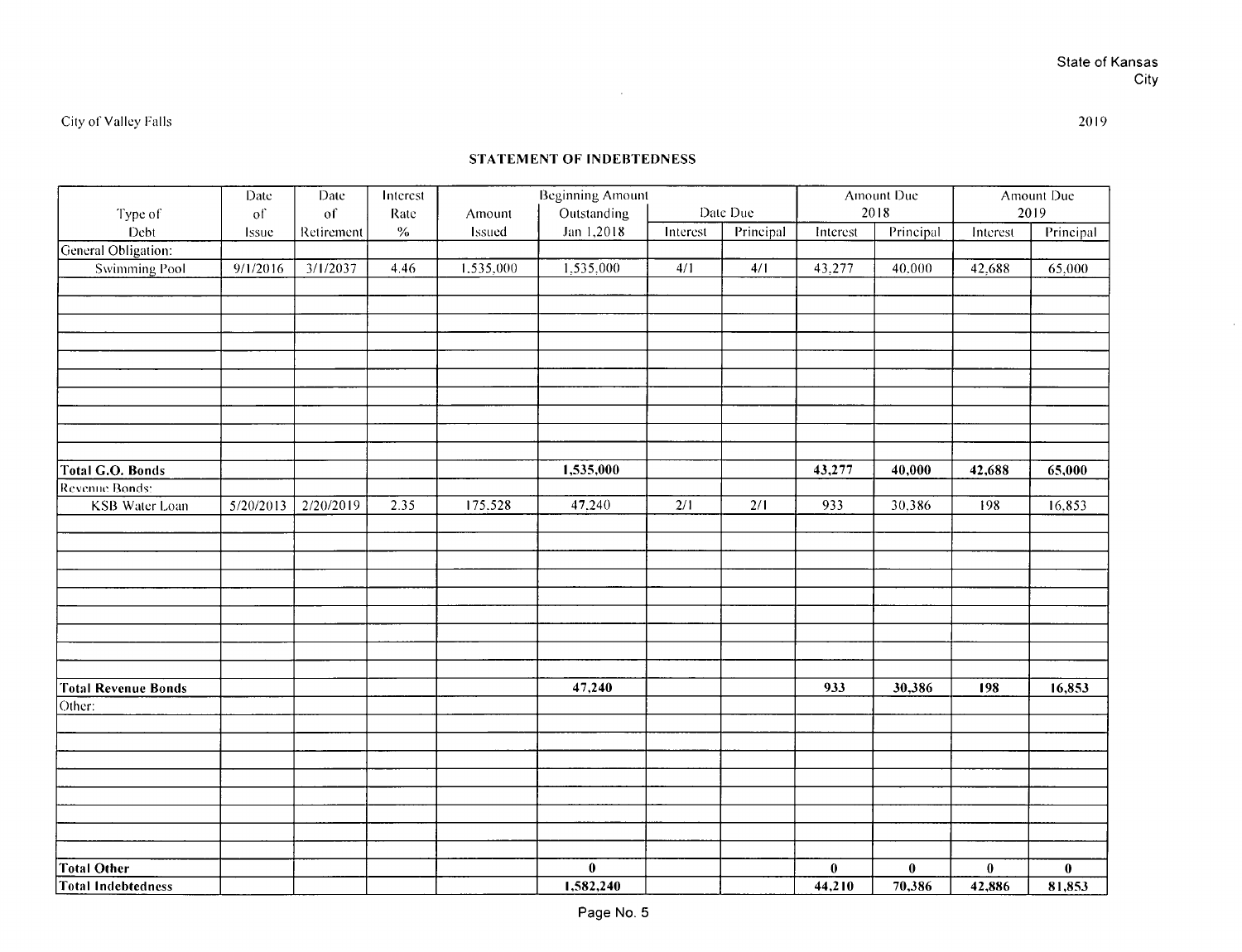$\alpha$ 

## **STATEMENT OF CONDITIONAL LEASE-PURCHASE AND CERTIFICATE OF PARTICIPATION\***

|                 |          |          |          | Total                 |            |                  |          |
|-----------------|----------|----------|----------|-----------------------|------------|------------------|----------|
|                 |          | Term of  | Interest | Amount                | Principal  | Payments         | Payments |
|                 | Contract | Contract | Rate     | Financed              | Balance On | Due              | Due      |
| Item Purchased  | Date     | (Months) | $\%$     | (Beginning Principal) | Jan 1 2018 | 2018             | 2019     |
|                 |          |          |          |                       |            |                  |          |
|                 |          |          |          |                       |            |                  |          |
|                 |          |          |          |                       |            |                  |          |
| <b>Contract</b> |          |          |          |                       |            |                  |          |
|                 |          |          |          |                       |            |                  |          |
|                 |          |          |          |                       |            |                  |          |
|                 |          |          |          |                       |            |                  |          |
|                 |          |          |          |                       |            |                  |          |
|                 |          |          |          |                       |            |                  |          |
|                 |          |          |          |                       |            |                  |          |
|                 |          |          |          |                       |            |                  |          |
|                 |          |          |          |                       |            |                  |          |
|                 |          |          |          |                       |            |                  |          |
|                 |          |          |          |                       |            |                  |          |
|                 |          |          |          |                       |            |                  |          |
|                 |          |          |          |                       |            |                  |          |
|                 |          |          |          |                       |            |                  |          |
|                 |          |          |          |                       |            |                  |          |
| <b>Totals</b>   |          |          |          | $\bf{0}$              | $\bf{0}$   | $\boldsymbol{0}$ |          |

\*\*\*If you are merely leasing/renting with no intent to purchase, do not list--such transactions are not lease-purchases.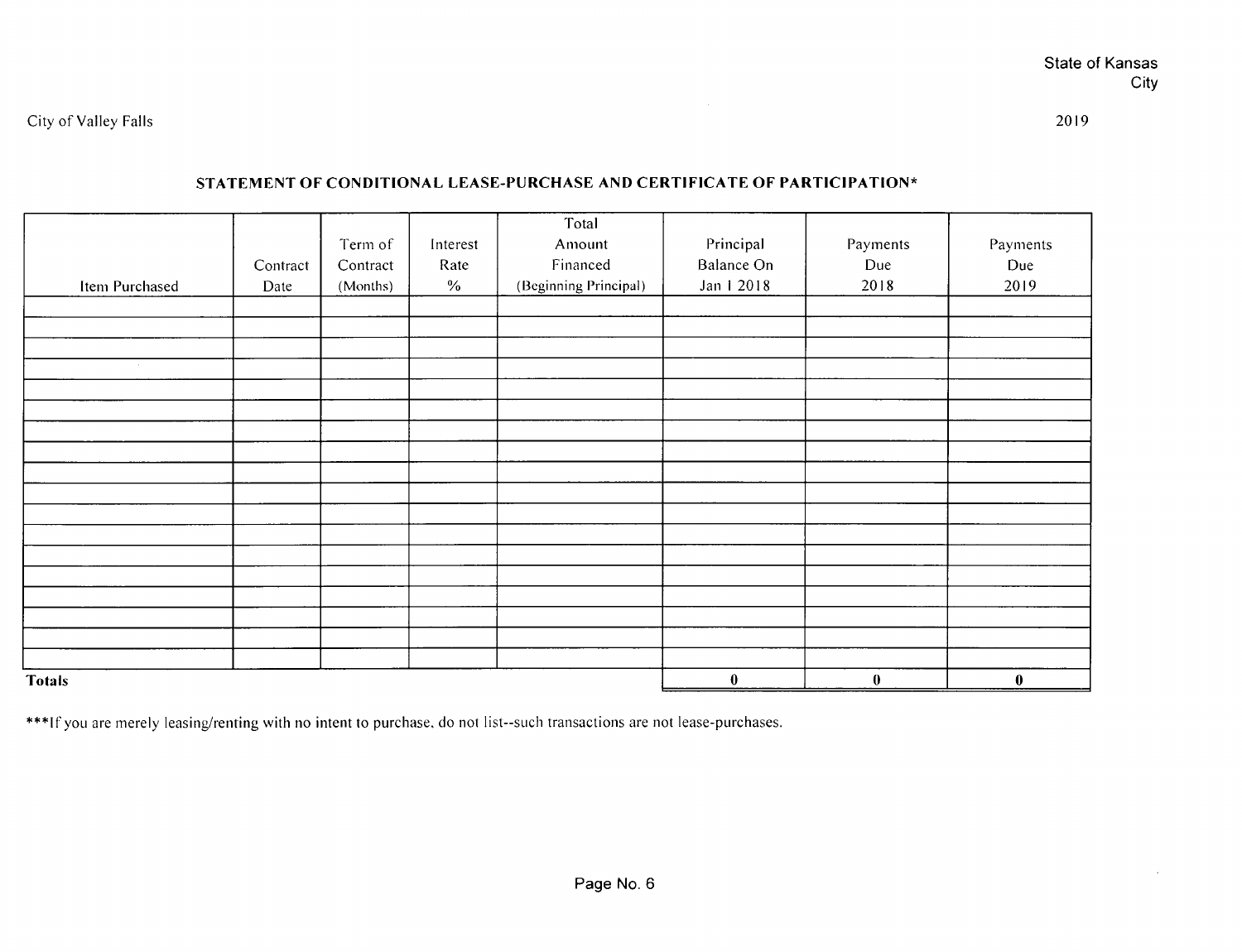### **WORKSHEET FOR STATE GRANT-IN-AID TO PUBLIC LIBRARIES AND REGIONAL LIBRARY SYSTEMS**

### **Budgeted Year: 2019**

Library found in: City of Valley Falls Jefferson

 $\cdot$ 

 $\ddot{\phantom{0}}$ 

Two tests are used to determine eligibility for State Library Grant. If the grant is approved, then the municipality's library will be paid the grant on February 15 of each year.

| First test:                      |                |               |
|----------------------------------|----------------|---------------|
|                                  | Current Year   | Proposed Year |
|                                  | 2018           | 2019          |
| Ad Valorem Tax                   | \$0            | \$0           |
| Delinquent Tax                   | S0             | S0            |
| Motor Vehicle Tax                | S0             |               |
| Recreational Vehicle Tax         | \$0            |               |
| 16/20M Vehicle Tax               | S <sub>0</sub> |               |
| LAVTR                            | S0             | \$0           |
|                                  | \$0            | \$0           |
| TOTAL TAXES                      | \$0            | S0            |
| Difference in Total Taxes:       | \$0            |               |
| Qualify<br>Qualify for grant:    |                |               |
| Second test:                     |                |               |
| Assessed Valuation               | \$5,597,898    | \$5,948,580   |
| Did Assessed Valuation Decrease? | Nο             |               |
| Levy Rate                        |                |               |
| Difference in Levy Rate:         | #VALUE!        |               |
| #VALUE!<br>Qualify for grant:    |                |               |

Overall does the municipality qualify for a grant? **Qualify** 

 $\ddot{\phantom{a}}$ 

If the municipality would not have qualified for a grant, please see the below narrative for assistance from the State Library.

Page No. 7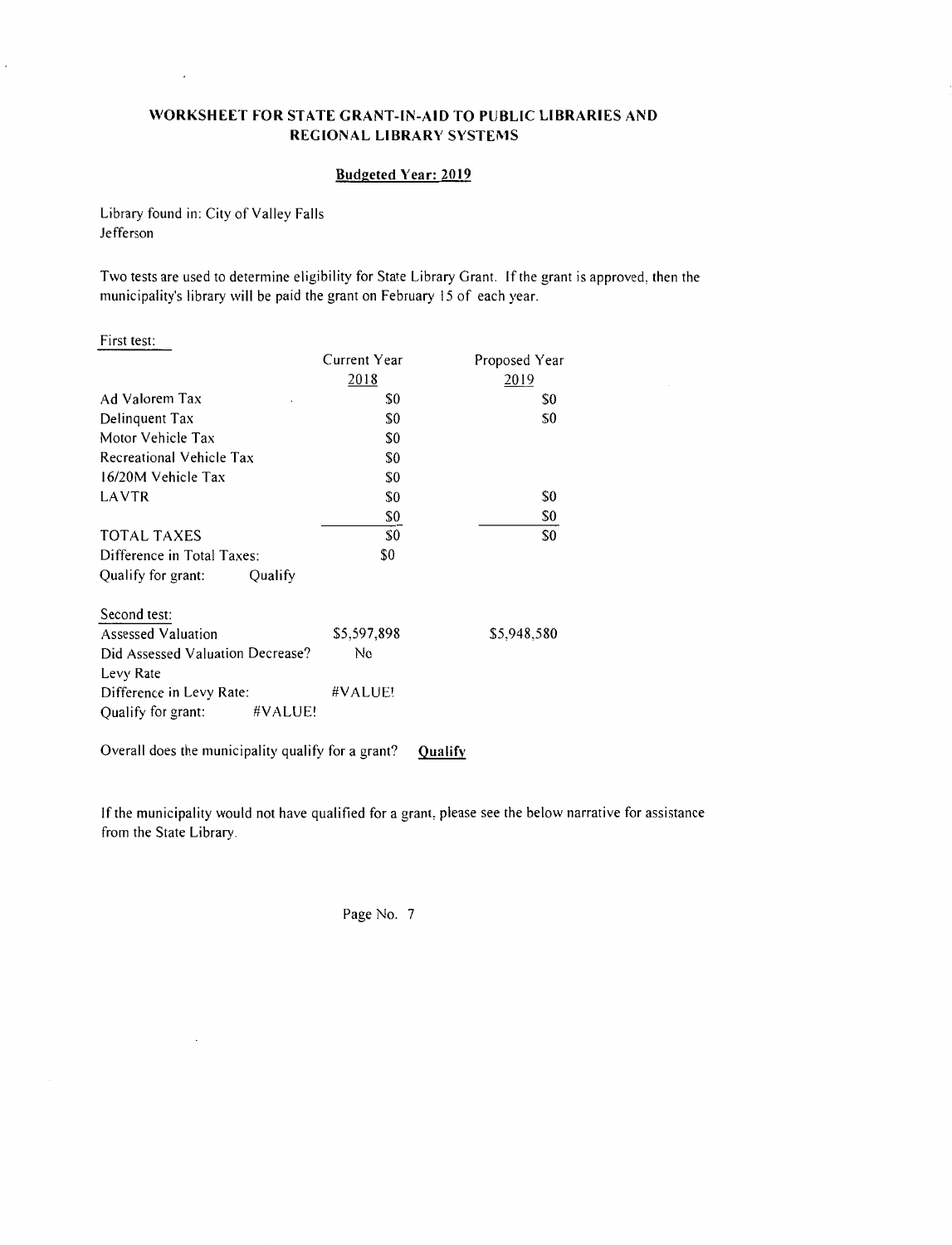2019

### **FUND PAGE FOR FUNDS WITH A TAX LEVY**

 $\sim 10^{11}$  and  $\sim 10^{11}$ 

|                                         | rond i ao chon i chos mi illa taa cchi |                   |                          |
|-----------------------------------------|----------------------------------------|-------------------|--------------------------|
| Adopted Budget                          | Prior Year                             | Current Year      | Proposed Budget          |
| General                                 | Actual for 2017                        | Estimate for 2018 | Year for 2019            |
| Unencumbered Cash Balance Jan 1         | 1,494.011                              | 877,387           | 120,989                  |
| Receipts:                               |                                        |                   |                          |
| Ad Valorem Tax                          | 197,287                                |                   | 201.192 XXXXXXXXXXXXXXXX |
| Delinquent Tax                          | 5.930                                  | 4.282             |                          |
| Motor Vehicle Tax                       | 29.128                                 | 30,747            | 28,369                   |
| Recreational Vehicle Tax                | 385                                    | 517               | 381                      |
| 16/20M Vehicle Tax                      | 580                                    | 4.632             | 612                      |
| Commercial Vehicle Tax                  | 2,422                                  | 1,475             | 2.393                    |
| Watercraft Tax                          | 193                                    | 411               | 206                      |
| Gross Earning (Intangible) Tax          |                                        |                   | 0                        |
| LAVTR                                   |                                        |                   | 0                        |
| City and County Revenue Sharing         |                                        |                   | $\mathbf{0}$             |
| Mineral Production Tax                  |                                        |                   |                          |
| Local Alcoholic Liquor                  |                                        |                   |                          |
|                                         |                                        |                   | 16,000                   |
| Compensating Use Tax                    | 10.356                                 | 14,381            |                          |
| Sales Tax(INCLUDES 1% INFRA, 1%POO      | 267,800                                | 286,989           | 306,000                  |
| Franchise Tax                           | 50, 121                                | 61.328            | 68,000                   |
| Licenses                                | 1.116                                  | 1,000             | 1,000                    |
| <b>Swimming Pool</b>                    | 12.311                                 | 20,428            | 20,000                   |
| Police                                  | 67,881                                 | 35,000            | 45.000                   |
| In Lieu of Taxes                        | 6,904                                  | 5,900             | 5,900                    |
| interest on idle funds                  | 3,353                                  | 4,400             | 4,600                    |
| <b>Insurance Credits</b>                | 5,128                                  | 5,200             | 5,200                    |
| Misc.                                   | 4,405                                  | 1,200             | 1,200                    |
| Donations                               |                                        |                   | $\overline{0}$           |
| Transfer from solid waste               |                                        |                   | 65,000                   |
|                                         |                                        |                   |                          |
|                                         |                                        |                   |                          |
|                                         |                                        |                   |                          |
|                                         |                                        |                   |                          |
|                                         |                                        |                   |                          |
|                                         |                                        |                   |                          |
|                                         |                                        |                   |                          |
|                                         |                                        |                   |                          |
|                                         |                                        |                   |                          |
|                                         |                                        | ŕ.                |                          |
|                                         |                                        |                   |                          |
|                                         |                                        |                   |                          |
|                                         |                                        |                   |                          |
|                                         |                                        |                   |                          |
|                                         |                                        |                   |                          |
|                                         |                                        |                   |                          |
|                                         |                                        |                   |                          |
|                                         |                                        |                   |                          |
|                                         |                                        |                   |                          |
|                                         |                                        |                   |                          |
|                                         |                                        |                   |                          |
|                                         |                                        |                   |                          |
|                                         |                                        |                   |                          |
|                                         |                                        |                   |                          |
| Neighborhood Revitalization Rebate      |                                        |                   | 0                        |
| Miscellaneous                           |                                        |                   |                          |
| Does miscellaneous exceed 10% Total Rec |                                        |                   |                          |
| <b>Total Receipts</b>                   | 665,299                                | 679,083           | 569,861                  |
| Resources Available:                    | 2,159,310                              | 1,556,470         | 690,850                  |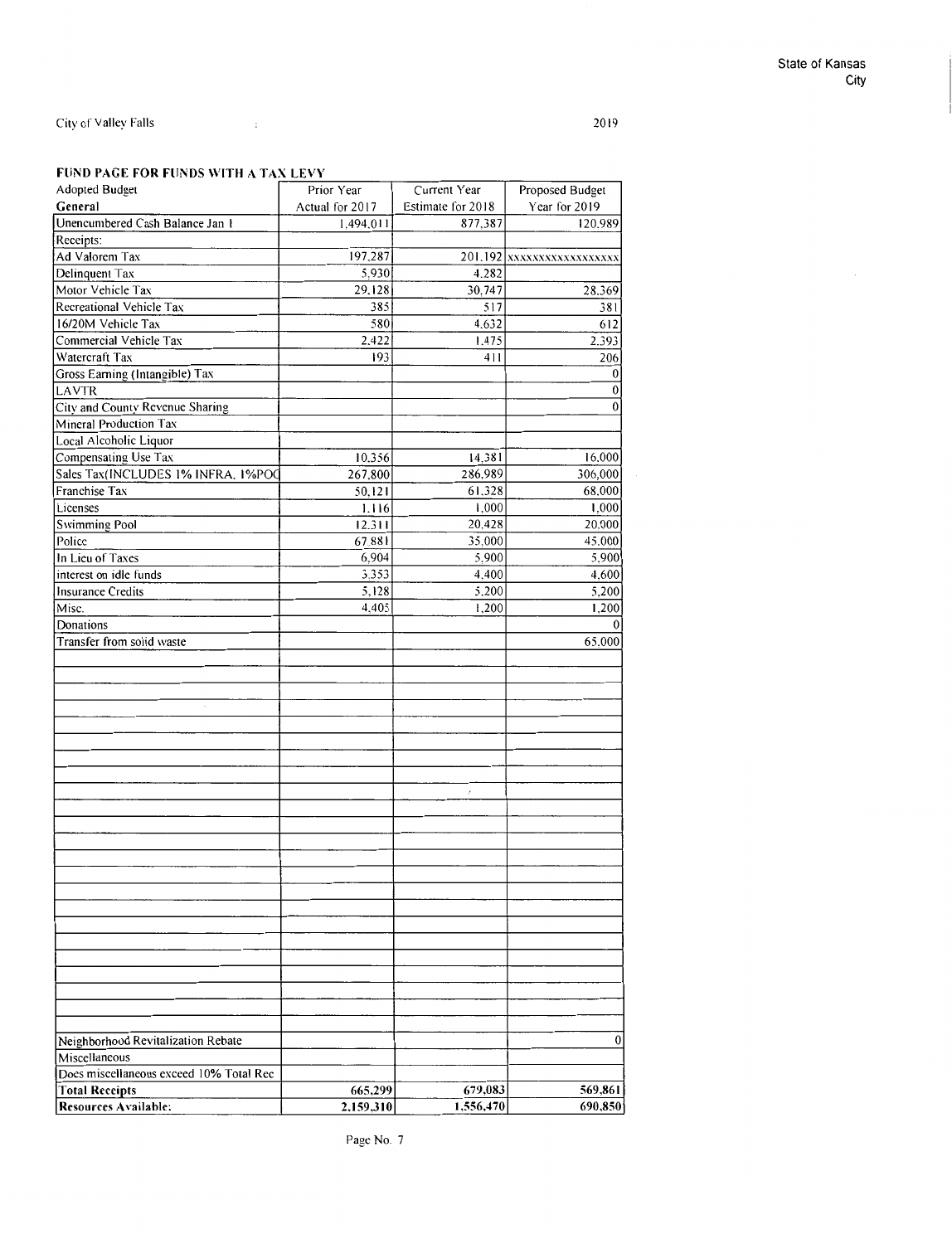### **FUND PAGE** - **GENERAL**

| <b>Adopted Budget</b>                   | Prior Year                    | Current Year                       | Proposed Budget          |
|-----------------------------------------|-------------------------------|------------------------------------|--------------------------|
| General                                 | Actual for 2017               | Estimate for 2018                  | Year for 2019            |
| Resources Available:                    | 2,159,310                     | 1,556,470                          | 690,850                  |
| Expenditures:                           |                               |                                    |                          |
| Administrative                          | 116,624                       | 121,335                            | 126,927                  |
| Police/Court                            | 212,527                       | 190.636                            | 222.920                  |
| Street                                  | 136,487                       | 141.201                            | 148,851                  |
| Parks & Pool                            | 37,599                        | 55,344                             | 51,000                   |
| Bond Pymt-09 fund                       | 41,458                        | 84.278                             | 108.688                  |
| Transfer to Pool fund for design        | 67,766                        | $\bf{0}$                           | $\bf{0}$                 |
| PBC-swimming pool                       | 669,463                       | 842,686                            | $\theta$                 |
| Transfers                               | 0                             | $\mathbf 0$                        | 242,685                  |
| Sub-Total detail page                   | 1,281.923                     | 1.435.480                          | 901.071                  |
|                                         |                               |                                    |                          |
|                                         |                               |                                    |                          |
|                                         |                               |                                    |                          |
|                                         |                               |                                    |                          |
| Cash Forward (2019 column)              |                               |                                    |                          |
| Miscellaneous                           |                               |                                    |                          |
| Does miscellaneous exceed 10% Total Exp |                               |                                    |                          |
| <b>Total Expenditures</b>               | 1,281,923                     | 1,435,480                          | 901,071                  |
| Unencumbered Cash Balance Dec 31        | 877.387                       |                                    | 120.989 XXXXXXXXXXXXXXXX |
| 2017/2018/2019 Budget Authority Amount: | 760,760                       | 678,578                            | 901.071                  |
|                                         |                               | Non-Appropriated Balance           |                          |
|                                         |                               | Total Expenditure/Non-Appr Balance | 901.071                  |
| See Tab C<br>See Tab A                  |                               |                                    | 210.221                  |
|                                         |                               | Tax Required                       |                          |
|                                         | Delinquent Comp Rate:         | 1.7%                               | 3,574                    |
|                                         | Amount of 2018 Ad Valorem Tax | 213,795                            |                          |

**CPA** Summary

Page No. 7a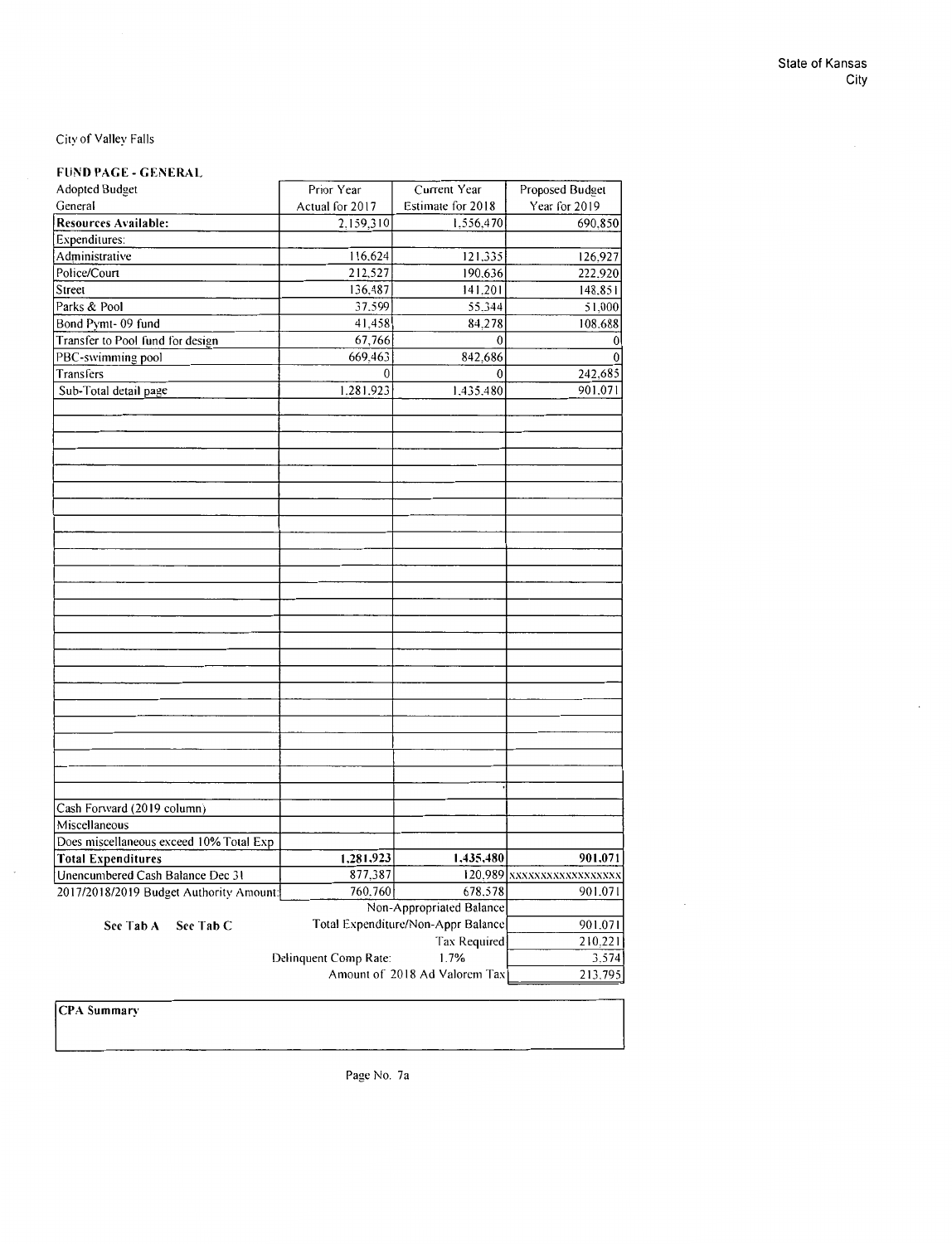### State of Kansas City

 $\bar{z}$ 

### City of Valley Falls

 $\bar{z}$ 

| <b>Adopted Budget</b>                     | Prior Year            | Current Year      | Proposed Budget |  |
|-------------------------------------------|-----------------------|-------------------|-----------------|--|
| <b>General Fund - Detail Expenditures</b> | Actual for 2017       | Estimate for 2018 | Year for 2019   |  |
| Expenditures:                             |                       |                   |                 |  |
| Administrative                            |                       |                   |                 |  |
| Salaries                                  | 58,335                | 59,149            | 60,627          |  |
| Operating Expense                         | 33,467                | 45,000            | 40.000          |  |
| Utilities                                 | 3,451                 | 4,332             | 4.800           |  |
| Capital Outlay                            | 6,212                 | $\theta$          | 7.500           |  |
| Insurance                                 | 15,159                | 12,855            | 14.000          |  |
|                                           |                       |                   |                 |  |
|                                           |                       |                   |                 |  |
| Total                                     | 116,624               | 121,335           | 126,927         |  |
| Police/Court                              |                       |                   |                 |  |
| Salaries                                  | 158,992               | 160,410           | 164,420         |  |
| Operating Expense                         | 15,245                | 18,922            | 20,000          |  |
| Insurance                                 | 518                   | 345               | 500             |  |
| Vehicle expense                           | 37,771                | 10,959            | 38,000          |  |
| Total                                     | 212,527               | 190,636           | 222,920         |  |
| Street                                    |                       |                   |                 |  |
| Salaries                                  | 79,079                | 82,294            | 84.351          |  |
| <b>Operating Expense</b>                  | 9,529                 | 11,407            | 13.000          |  |
| Utilities                                 | 33,509                | 32,000            | 35,000          |  |
| Vehicle expense                           | 14,370                | 15,500            | 16,500          |  |
| Total                                     | 136,487               | 141,201           | 148,851         |  |
| Parks & Pool                              |                       |                   |                 |  |
| <b>Salaries</b>                           | 22,600                | 31,000            | 32.000          |  |
| <b>Operating Expense</b>                  | 7.437                 | 10.000            | 9.000           |  |
| Utilities                                 | 5,835                 | 12,144            | 7,500           |  |
| Pool Concessions                          | 1,727                 | 2,200             | 2,500           |  |
| Total                                     | 37,599                | 55,344            | 51,000          |  |
| Bond Pymt-09 fund                         |                       |                   |                 |  |
| Legal                                     | 1,000                 | 1,000             | 1,000           |  |
| bi- annual ptyms (interest)               | 40,458                | 43,278            | 42,688          |  |
| bi- annual ptyms (principal)              |                       | 40,000            | 65,000          |  |
| Concessions                               |                       |                   |                 |  |
| Total                                     | 41,458                | 84,278            | 108,688         |  |
| PBC-swimming pool                         |                       |                   |                 |  |
| Salaries                                  |                       |                   |                 |  |
| <b>Operating Expense</b>                  |                       |                   |                 |  |
| Utilities                                 |                       |                   |                 |  |
| Capital Outlay                            |                       |                   |                 |  |
| Total                                     | $\boldsymbol{\theta}$ | 0                 | 0               |  |
| PBC-swimming pool                         |                       |                   |                 |  |
| Salaries                                  |                       |                   |                 |  |
| <b>Operating Expense</b>                  |                       |                   |                 |  |
| Utilities                                 |                       |                   |                 |  |
| Capital Outlay                            | 669,463               | 842,686           |                 |  |
| Total                                     | 669,463               | 842,686           | 0               |  |
| Transfers                                 |                       |                   |                 |  |
| Salaries                                  |                       |                   |                 |  |
| <b>Operating Expense</b>                  |                       |                   |                 |  |
| Utilities                                 |                       |                   |                 |  |
| Capital Outlay                            |                       |                   | 242,685         |  |
| Total                                     | $\bf{0}$              | 0                 | 242,685         |  |
|                                           |                       |                   |                 |  |
| Page Total                                | 1,214,157             | 1,435,480         | 901,071         |  |

(Note: Should agree with general sub-totals.)

 $\overline{\phantom{a}}$ 

Page No. 7c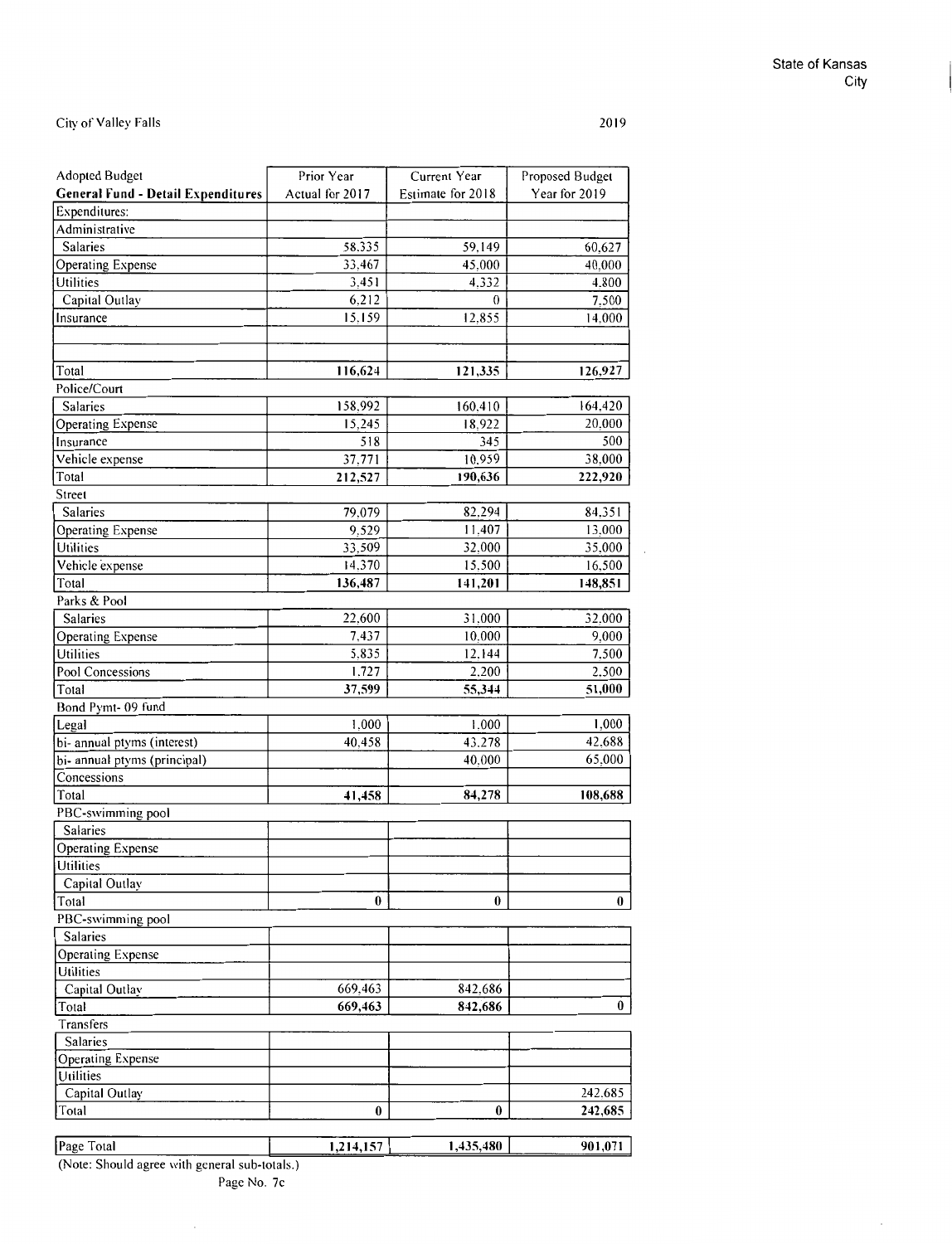$\hat{\boldsymbol{\beta}}$ 

### **FUND PAGE FOR FUNDS WITII A TAX** I EV\'

| <b>Adopted Budget</b>                             | Prior Year            | Current Year                          | Proposed Budget    |  |
|---------------------------------------------------|-----------------------|---------------------------------------|--------------------|--|
| <b>Debt Service</b>                               | Actual for 2017       | Estimate for 2018                     | Year for 2019      |  |
| Unencumbered Cash Balance Jan 1                   |                       | 0                                     | 0                  |  |
| Receipts:                                         |                       |                                       |                    |  |
| Ad Valorem Tax                                    |                       |                                       | 0 XXXXXXXXXXXXXXX  |  |
| Delinquent Tax                                    |                       |                                       |                    |  |
| Motor Vehicle Tax                                 |                       |                                       |                    |  |
| Recreational Vehicle Tax                          |                       |                                       |                    |  |
| 16/20M Vehicle Tax                                |                       |                                       |                    |  |
| Commercial Vehicle Tax                            |                       |                                       |                    |  |
| Watercraft Tax                                    |                       |                                       |                    |  |
|                                                   |                       |                                       |                    |  |
|                                                   |                       |                                       |                    |  |
| Interest on Idle Funds                            |                       |                                       |                    |  |
| Neighborhood Revitalization Rebate                |                       |                                       | 0                  |  |
| Miscellaneous                                     |                       |                                       |                    |  |
| Does miscellaneous exceed 10% Total Ree           |                       |                                       |                    |  |
| <b>Total Receipts</b>                             | 0                     | 0                                     | 0                  |  |
| <b>Resources Available:</b>                       | 0                     | 0                                     | $\bf{0}$           |  |
| Expenditures:                                     |                       |                                       |                    |  |
|                                                   |                       |                                       |                    |  |
|                                                   |                       |                                       |                    |  |
|                                                   |                       |                                       |                    |  |
|                                                   |                       |                                       |                    |  |
|                                                   |                       |                                       |                    |  |
|                                                   |                       |                                       |                    |  |
| Cash Basis Reserve (2019 column)<br>Miscellaneous |                       |                                       |                    |  |
|                                                   |                       |                                       |                    |  |
| Does miscellanous exceed 10% of Total E:          |                       |                                       |                    |  |
| <b>Total Expenditures</b>                         | 0                     | 0                                     | 0                  |  |
| Unencumbered Cash Balance Dec 31                  | 0                     |                                       | 0 XXXXXXXXXXXXXXXX |  |
| 2017/2018/2019 Budget Authority Amoun             | Ô                     | 0                                     | 0                  |  |
|                                                   |                       | Non-Appropriated Balance              | $\pmb{0}$          |  |
| Total Expenditure/Non-Appr Balance                |                       |                                       |                    |  |
|                                                   |                       | <b>Tax Required</b>                   | $\overline{\circ}$ |  |
|                                                   | Delinquent Comp Rate: | 1.7%<br>Amount of 2018 Ad Valorem Tax | $\overline{0}$     |  |
|                                                   | $\mathbf{o}$          |                                       |                    |  |

| <b>Adopted Budget</b>                    | Prior Year            | Current Year                       | <b>Proposed Budget</b> |
|------------------------------------------|-----------------------|------------------------------------|------------------------|
| Library                                  | Actual for 2017       | Estimate for 2018                  | Year for 2019          |
| Unencumbered Cash Balance Jan 1          |                       | $\theta$                           | $\mathbf{0}$           |
| Receipts:                                |                       |                                    |                        |
| <b>Ad Valorem Tax</b>                    |                       |                                    | 0 XXXXXXXXXXXXXXXX     |
| Delinquent Tax                           |                       |                                    |                        |
| Motor Vehicle Tax                        |                       |                                    |                        |
| Recreational Vehicle Tax                 |                       |                                    |                        |
| 16/20M Vehicle Tax                       |                       |                                    |                        |
| Commercial Vehicle Tax                   |                       |                                    |                        |
| Watercraft Tax                           |                       |                                    |                        |
|                                          |                       |                                    |                        |
| Interest on Idle Funds                   |                       |                                    |                        |
| Neighborhood Revitalization Rebate       |                       |                                    | 0                      |
| Miscellaneous                            |                       |                                    |                        |
| Does miscellaneous exceed 10% Total Red  |                       |                                    |                        |
| <b>Total Receipts</b>                    | 0                     | 0                                  | $\bf{0}$               |
| Resources Available:                     | $\bf{0}$              | $\bf{0}$                           | 0                      |
| Expenditures:                            |                       |                                    |                        |
|                                          |                       |                                    |                        |
|                                          |                       |                                    |                        |
|                                          |                       |                                    |                        |
|                                          |                       |                                    |                        |
|                                          |                       |                                    |                        |
|                                          |                       |                                    |                        |
|                                          |                       |                                    |                        |
| Miscellaneous                            |                       |                                    |                        |
| Does miscellaneous exceed 10% of Total I |                       |                                    |                        |
| <b>Total Expenditures</b>                | 0                     | 0                                  | 0                      |
| Unencumbered Cash Balance Dec 31         | $\mathbf 0$           |                                    | 0 xxxxxxxxxxxxxxxx     |
| 2017/2018/2019 Budget Authority Amoun    | 0                     | $\mathbf 0$                        | 0                      |
|                                          |                       | Non-Appropriated Balance           |                        |
|                                          |                       | Total Expenditure/Non-Appr Balance | $\mathbf 0$            |
|                                          | Delinquent Comp Rate: | <b>Tax Required</b><br>1.7%        | 0                      |
|                                          | $\mathbf 0$           |                                    |                        |
|                                          |                       | Amount of 2018 Ad Valorem Tax      | 0                      |
| CPA Summary                              |                       |                                    |                        |

PA Summary

 $\mathcal{A}^{\mathcal{A}}$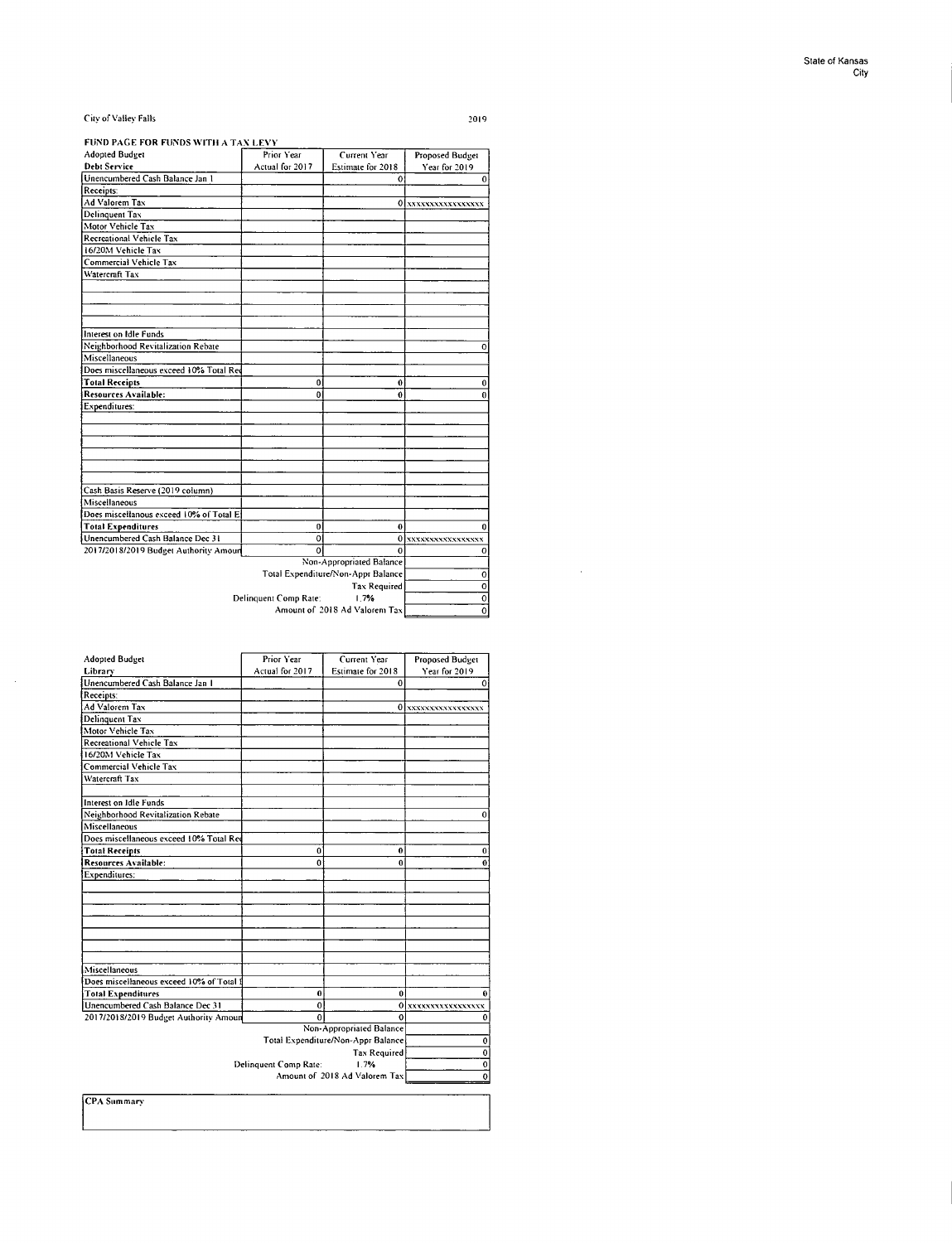2019

### **FUND PAGE FOR FUNDS WITH NO TAX LEVY**

| Adopted Budget                           | Prior Year      | Current Year      | Proposed Budget |  |
|------------------------------------------|-----------------|-------------------|-----------------|--|
| <b>Special Highway</b>                   | Actual for 2017 | Estimate for 2018 | Year for 2019   |  |
| Unencumbered Cash Balance Jan 1          |                 | 0                 | 0               |  |
| Receipts:                                |                 |                   |                 |  |
| State of Kansas Gas Tax                  |                 | 0                 |                 |  |
| County Transfers Gas                     |                 | 0                 |                 |  |
|                                          |                 |                   |                 |  |
| Interest on Idle Funds                   |                 |                   |                 |  |
| Miscellaneous                            |                 |                   |                 |  |
| Does miscellaneous exceed 10% Total Rec- |                 |                   |                 |  |
| <b>Total Receipts</b>                    | 0               | 0                 |                 |  |
| <b>Resources Available:</b>              |                 | 0                 |                 |  |
| Expenditures:                            |                 |                   |                 |  |
|                                          |                 |                   |                 |  |
|                                          |                 |                   |                 |  |
| Cash Forward (2019 column)               |                 |                   |                 |  |
| Miscellaneous                            |                 |                   |                 |  |
| Does miscellaneous exceed 10% Total Expl |                 |                   |                 |  |
| <b>Total Expenditures</b>                | 0               | 0                 |                 |  |
| Unencumbered Cash Balance Dec 31         | 0               | 0                 |                 |  |
| 2017/2018/2019 Budget Authority Amount   | 0               | 0                 | 0               |  |

### Adopted Budget

|                                         | Prior Year      | Current Year      | Proposed Budget |  |
|-----------------------------------------|-----------------|-------------------|-----------------|--|
| <b>Consolidated Street &amp; Hwy</b>    | Actual for 2017 | Estimate for 2018 | Year for 2019   |  |
| Unencumbered Cash Balance Jan 1         | 332.135         | 98.170            | $-37.493$       |  |
| Receipts:                               |                 |                   |                 |  |
| <b>State Hwy Revenue</b>                | 189.239         | 30.700            | 37,700          |  |
|                                         |                 |                   |                 |  |
| Interest on Idle Funds                  |                 |                   |                 |  |
| Miscellaneous                           |                 |                   |                 |  |
| Does miscellaneous exceed 10% Total Rec |                 |                   |                 |  |
| <b>Total Receipts</b>                   | 189,239         | 31,000            | 37,700          |  |
| <b>Resources Available:</b>             | 521,374         | 129.170           | 207             |  |
| Expenditures:                           |                 |                   |                 |  |
| Administrative                          |                 |                   |                 |  |
| <b>Salaries</b>                         |                 |                   |                 |  |
| <b>Operating Expense</b>                |                 |                   |                 |  |
| Utilities                               |                 |                   |                 |  |
| Capital Outlay                          | 423.205         | 166,662           | $\mathbf{0}$    |  |
| Insurance                               |                 |                   |                 |  |
| Cash Forward (2019 column)              |                 |                   |                 |  |
| Miscellaneous                           |                 |                   |                 |  |
| Does miscellaneous exceed 10% Total Exp |                 |                   |                 |  |
| <b>Total Expenditures</b>               | 423,205         | 166.662           | 0               |  |
| Unencumbered Cash Balance Dec 31        | 98.170          | $-37,493$         | 207             |  |
| 2017/2018/2019 Budget Authority Amount  | 430.000         | 40.000            | 0               |  |
|                                         |                 | See Tab C         |                 |  |

**CPA** Summary

**Sec Tab D**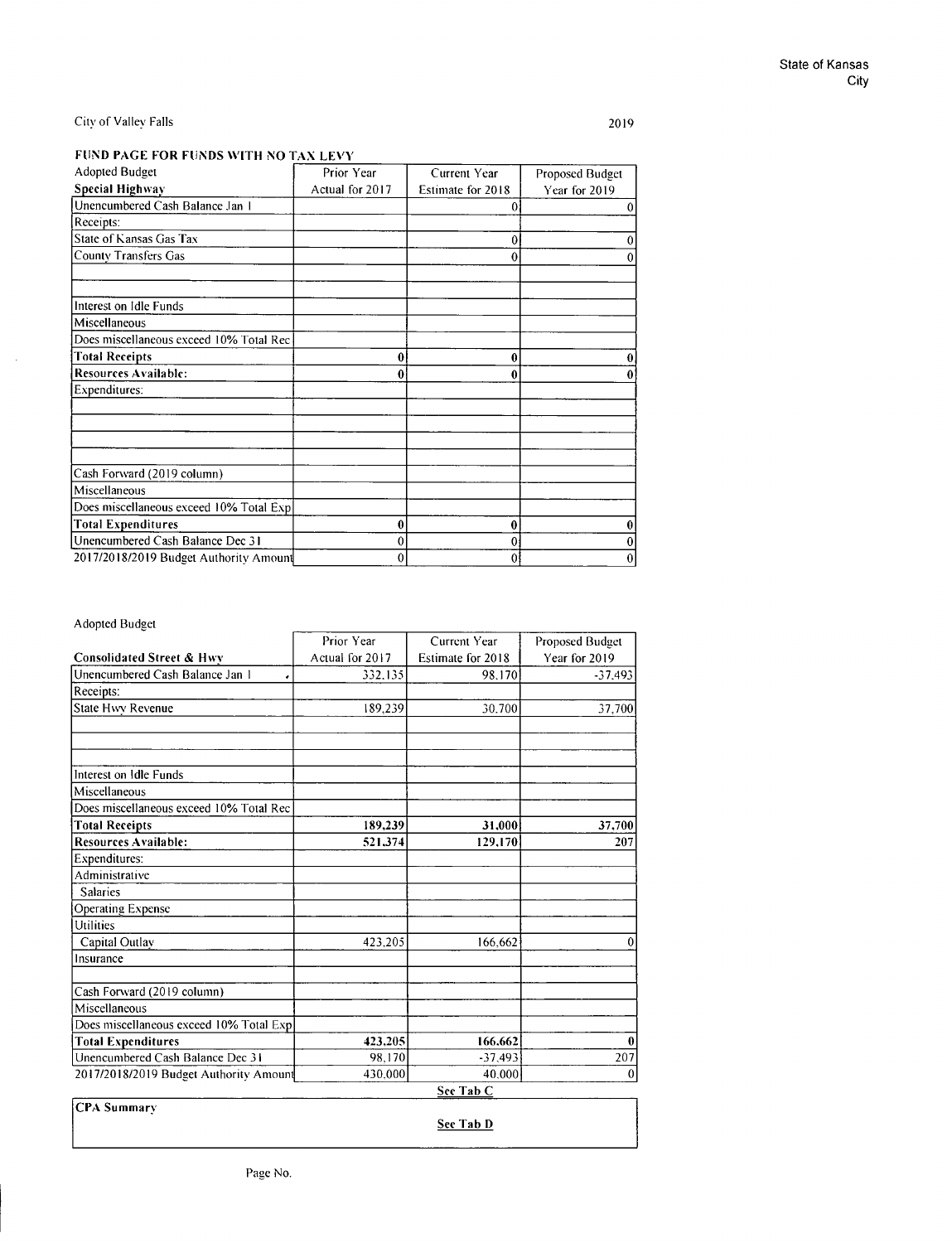$\bar{z}$ 

### City of Valley Falls

2019

### **FUND PAGE FOR FUNDS WITH NO TAX LEVY**

| <b>Adopted Budget</b>                    | Prior Year      | Current Year      | Proposed Budget |  |
|------------------------------------------|-----------------|-------------------|-----------------|--|
| <b>Water Utility</b>                     | Actual for 2017 | Estimate for 2018 | Year for 2019   |  |
| Unencumbered Cash Balance Jan 1          | 132.024         | 162.982           | 190.051         |  |
| Receipts:                                |                 |                   |                 |  |
| Payments                                 | 185.275         | 187.165           | 189.074         |  |
| <b>Connection Fees</b>                   | 2.595           | 3.000             | 3.000           |  |
| <b>Late Fees</b>                         | 6.169           | 6.500             | 6.700           |  |
| Sales Tax/Water Protection               | 2.989           | 3.000             | 3.000           |  |
| Interest on Idle Funds                   |                 |                   |                 |  |
| Miscellaneous                            |                 |                   |                 |  |
| Does miscellaneous exceed 10% Total Rec  |                 |                   |                 |  |
| <b>Total Receipts</b>                    | 197,028         | 199,665           | 201.774         |  |
| <b>Resources Available:</b>              | 329,052         | 362,647           | 391,825         |  |
| Expenditures:                            |                 |                   |                 |  |
| Vehicle Exp.                             | 10.596          | 11,362            | 12,000          |  |
| <b>Salaries</b>                          | 62,039          | 64.881            | 66,503          |  |
| Operating Expense (chemical/insurance)   | 42.417          | 43.000            | 44,000          |  |
| Utilities                                | 19.698          | 22.968            | 25.000          |  |
| Capital Outlav                           | 31.319          | 30.387            | 166,853         |  |
|                                          |                 |                   |                 |  |
| Does miscellaneous exceed 10% Total Expl |                 |                   |                 |  |
| <b>Total Expenditures</b>                | 166,070         | 172,597           | 314.356         |  |
| Unencumbered Cash Balance Dec 31         | 162,982         | 190.051           | 77,469          |  |
| 2017/2018/2019 Budget Authority Amount   | 377.319         | 321.119           | 314.356         |  |

### Adopted Budget

|                                         | Prior Year      | Current Year      | Proposed Budget<br>Year for 2019 |  |
|-----------------------------------------|-----------------|-------------------|----------------------------------|--|
| <b>Sewer Utility</b>                    | Actual for 2017 | Estimate for 2018 |                                  |  |
| Unencumbered Cash Balance Jan 1         | 245.010         | 278,996           | 293.029                          |  |
| Receipts:                               |                 |                   |                                  |  |
| Revenue                                 | 126.290         | 130.520           | 131.851                          |  |
|                                         |                 |                   |                                  |  |
| Interest on Idle Funds                  |                 |                   |                                  |  |
| Miscellaneous                           |                 |                   |                                  |  |
| Does miscellaneous exceed 10% Total Rec |                 |                   |                                  |  |
| <b>Total Receipts</b>                   | 126,290         | 130,520           | 131,851                          |  |
| Resources Available:                    | 371,300         | 409.517           | 424.881                          |  |
| Expenditures:                           |                 |                   |                                  |  |
| Vehicle exp.                            |                 |                   |                                  |  |
| <b>Salaries</b>                         | 70,506          | 73,874            | 75,721                           |  |
| Operating Expense                       | 9.157           | 30.322            | 12,000                           |  |
| Utilities                               | 2.739           | 2.800             | 2.900                            |  |
| Capital Outlay                          |                 |                   | 150,000                          |  |
| Insurance                               | 9.902           | 9.491             | 9,600                            |  |
| Cash Forward (2019 column)              |                 |                   |                                  |  |
| Miscellaneous                           |                 |                   |                                  |  |
| Does miscellaneous exceed 10% Total Exp |                 |                   |                                  |  |
| <b>Total Expenditures</b>               | 92.304          | 116,487           | 250,221                          |  |
| Unencumbered Cash Balance Dec 31        | 278,996         | 293.029           | 174,660                          |  |
| 2017/2018/2019 Budget Authority Amount  | 350,000         | 374.500           | 250,221                          |  |

**CPA Summary**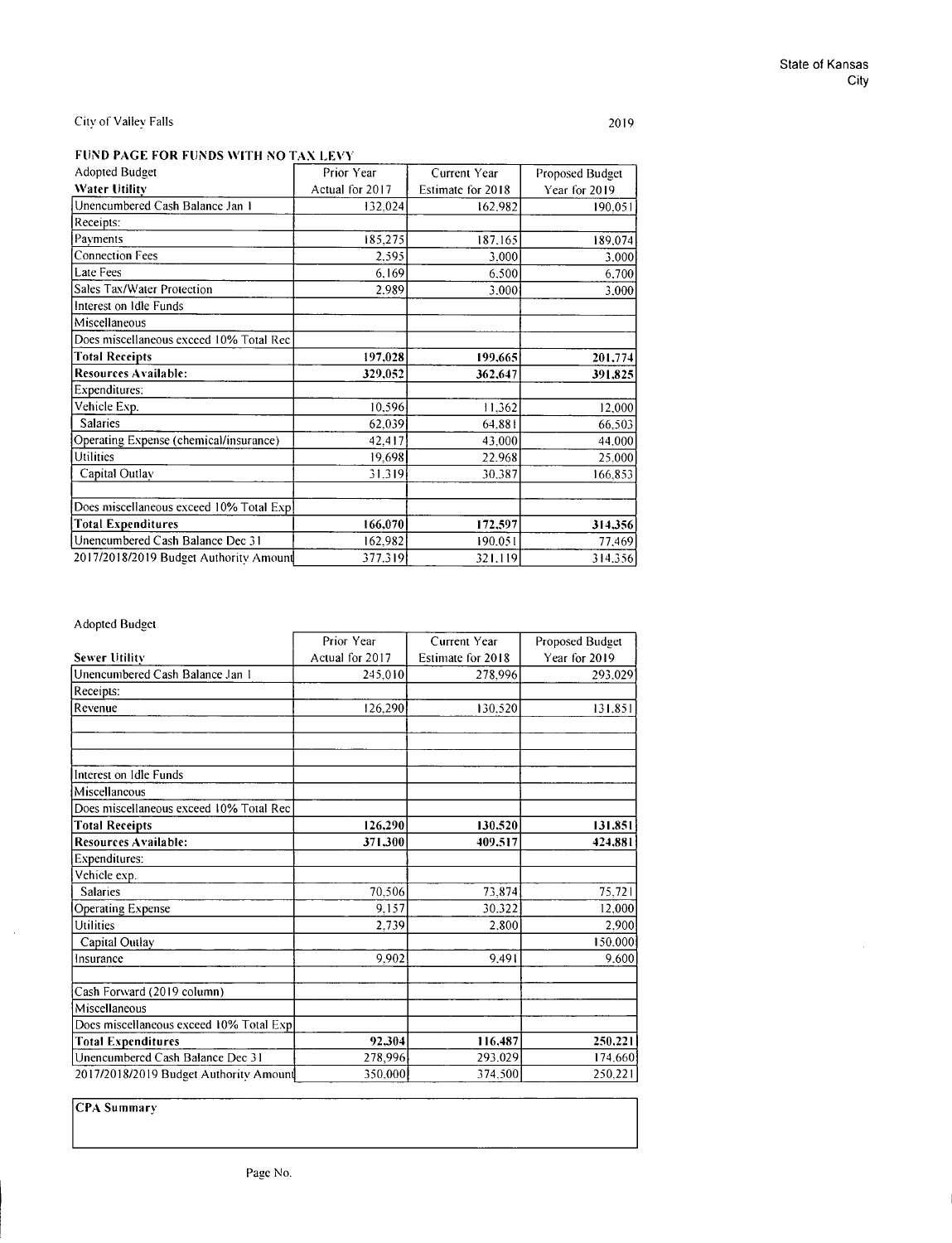2019

 $\hat{\mathcal{A}}$ 

### **FUND PAGE FOR FUNDS WITH NO TAX LEVY**

| Adopted Budget                          | Prior Year      | Current Year      | Proposed Budget |  |
|-----------------------------------------|-----------------|-------------------|-----------------|--|
| <b>Solid Waste Fund</b>                 | Actual for 2017 | Estimate for 2018 | Year for 2019   |  |
| Unencumbered Cash Balance Jan I         | 72.166          | 80,403            | 82.438          |  |
| Receipts:                               |                 |                   |                 |  |
| Payments received                       | 86,404          | 92,035            | 92.974          |  |
|                                         |                 |                   |                 |  |
| Interest on Idle Funds                  |                 |                   |                 |  |
| Miscellaneous                           |                 |                   |                 |  |
| Does miscellaneous exceed 10% Total Rec |                 |                   |                 |  |
| <b>Total Receipts</b>                   | 86.404          | 92,035            | 92,974          |  |
| <b>Resources Available:</b>             | 158,570         | 172,438           | 175,412         |  |
| Expenditures:                           |                 |                   |                 |  |
| Administrative                          |                 |                   |                 |  |
| <b>Salaries</b>                         |                 |                   |                 |  |
| <b>Operating Expense</b>                |                 |                   |                 |  |
| Utilities                               | 78.166          | 90.000            | 90,100          |  |
| <b>Transfer to General</b>              |                 |                   | 65.000          |  |
| Insurance                               |                 |                   |                 |  |
| Miscellaneous                           |                 |                   |                 |  |
| Does miscellaneous exceed 10% Total Exp |                 |                   |                 |  |
| <b>Total Expenditures</b>               | 78,166          | 90.000            | 155.100         |  |
| Unencumbered Cash Balance Dec 31        | 80.403          | 82,438            | 20,312          |  |
| 2017/2018/2019 Budget Authority Amoun   | 170,000         | 100.000           | 155,100         |  |

### Adopted Budget

 $\lambda$ 

|                                         | Prior Year<br>Current Year |                   |               |  |
|-----------------------------------------|----------------------------|-------------------|---------------|--|
| <b>Special Equipment Reserve</b>        | Actual for 2017            | Estimate for 2018 | Year for 2019 |  |
| Unencumbered Cash Balance Jan 1         | 10.369                     | 10.369            | 7.369         |  |
| Receipts:                               |                            |                   |               |  |
| Transfers                               | $\mathbf{0}$               | $\mathbf{0}$      | 10.000        |  |
|                                         |                            |                   |               |  |
|                                         |                            |                   |               |  |
| Interest on Idle Funds                  |                            |                   |               |  |
| Miscellaneous                           |                            |                   |               |  |
| Does miscellaneous exceed 10% Total Rec |                            |                   |               |  |
| <b>Total Receipts</b>                   | 0                          | 0                 | 10.000        |  |
| Resources Available:                    | 10.369                     | 10.369            | 17.369        |  |
| Expenditures:                           |                            |                   |               |  |
| Administrative                          |                            |                   |               |  |
| <b>Salaries</b>                         |                            |                   |               |  |
| City Clerk Computer                     | 0                          | 3,000             |               |  |
| Admin Computer                          |                            |                   | 3.000         |  |
| Capital Outlay                          |                            |                   |               |  |
| Insurance                               |                            |                   |               |  |
| Cash Forward (2019 column)              |                            |                   |               |  |
| Miscellaneous                           |                            |                   |               |  |
| Does miscellaneous exceed 10% Total Exp |                            |                   |               |  |
| <b>Total Expenditures</b>               | 0                          | 3.000             | 3.000         |  |
| Unencumbered Cash Balance Dec 31        | 10.369                     | 7.369             | 14.369        |  |
| 2017/2018/2019 Budget Authority Amoun   | 30,000                     | 5.000             | 3.000         |  |

**CPA** Summary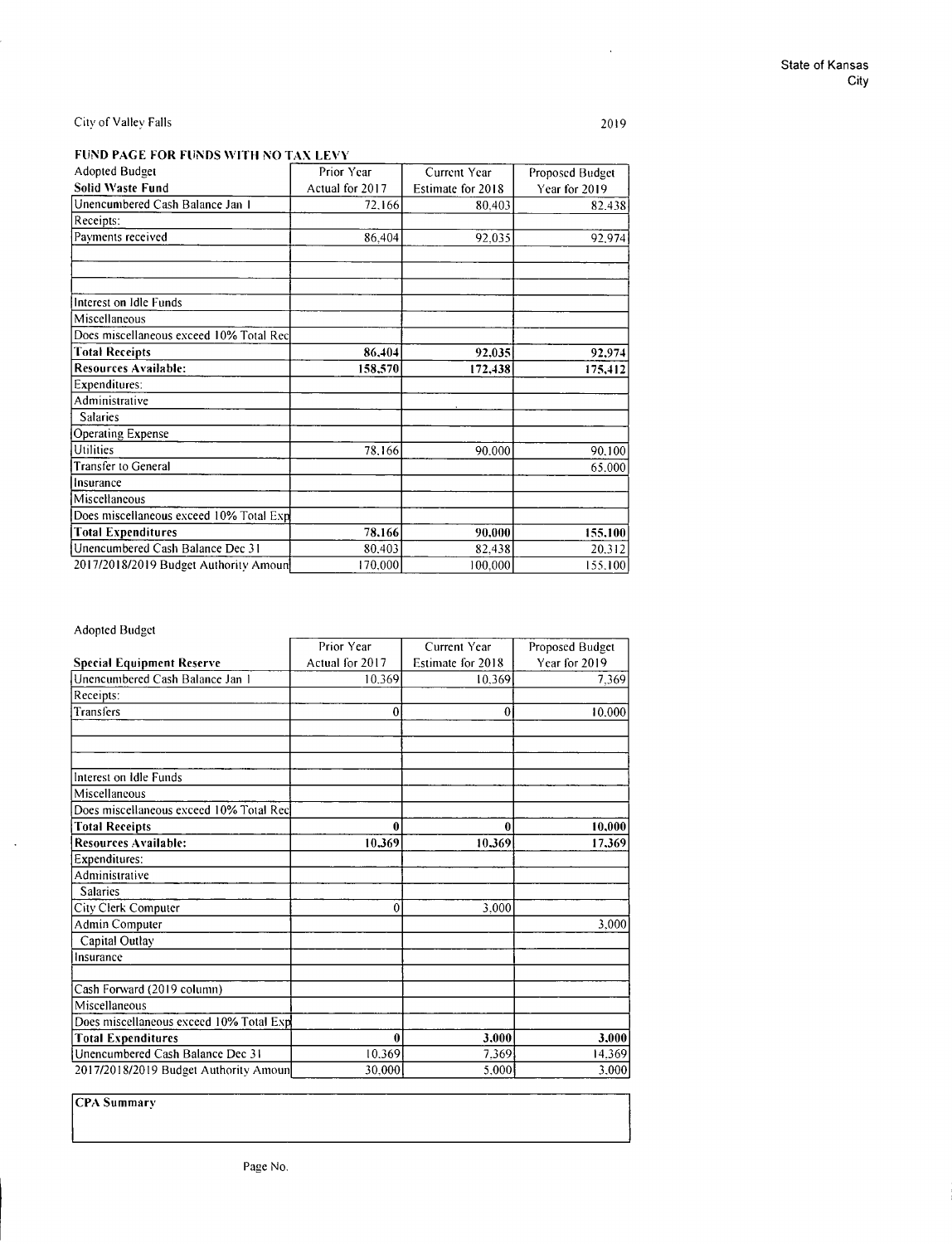#### **NOTICE OF BUDGET HEARING**

The governing body of

**City of Vallev Falls** 

will meet on August 15. 2018 at 6:30pm at City Hall, 417 Broadway St.. Valley Falls, KS 66088 for the purpose of hearing and answering objections of taxpayers relating to the proposed use of all funds and the amount of ad valorem tax. Detailed budget information is available at City Hall and will be available at this hearing.

**BUDGET SUMMARY** 

Proposed Budget 2019 Expenditures and Amount of 2018 Ad Valorem Tax establish the maximum limits of the 2019 budget. Estimated Tax Rate is subject to change depending on the final assessed valuation.

|                                   | Prior Year Actual for 2017 |            | Current Year Estimate for 2018 |            |                         | Proposed Budget for 2019 |            |
|-----------------------------------|----------------------------|------------|--------------------------------|------------|-------------------------|--------------------------|------------|
|                                   |                            | Actual     |                                | Actual     | <b>Budget Authority</b> | Amount of 2018           | Estimate   |
| <b>FUND</b>                       | Expenditures               | Tax Rate * | Expenditures                   | Tax Rate * | for Expenditures        | Ad Valorem Tax           | Tax Rate * |
| General                           | 1.281,923                  | 35.941     | 1,435,480                      | 35.941     | 901,071                 | 213,795                  | 35.941     |
| Debt Service                      |                            |            |                                |            |                         |                          |            |
| Library                           |                            |            |                                |            |                         |                          |            |
|                                   |                            |            |                                |            |                         |                          |            |
|                                   |                            |            |                                |            |                         |                          |            |
|                                   |                            |            |                                |            |                         |                          |            |
|                                   |                            |            |                                |            |                         |                          |            |
|                                   |                            |            |                                |            |                         |                          |            |
|                                   |                            |            |                                |            |                         |                          |            |
|                                   |                            |            |                                |            |                         |                          |            |
|                                   |                            |            |                                |            |                         |                          |            |
|                                   |                            |            |                                |            |                         |                          |            |
|                                   |                            |            |                                |            |                         |                          |            |
| Special Highway                   |                            |            |                                |            |                         |                          |            |
| Consolidated Street & Hwy         | 423,205                    |            | 166,662                        |            |                         |                          |            |
| Water Utility                     | 166,070                    |            | 172,597                        |            | 314,356                 |                          |            |
| Sewer Utility                     | 92.304                     |            | 116,487                        |            | 250,221                 |                          |            |
| Solid Waste Fund                  | 78,166                     |            | 90,000                         |            | 155,100                 |                          |            |
| Special Equipment Reserve         |                            |            | 3,000                          |            | 3,000                   |                          |            |
|                                   |                            |            |                                |            |                         |                          |            |
|                                   |                            |            |                                |            |                         |                          |            |
|                                   |                            |            |                                |            |                         |                          |            |
|                                   |                            |            |                                |            |                         |                          |            |
|                                   |                            |            |                                |            |                         |                          |            |
|                                   |                            |            |                                |            |                         |                          |            |
|                                   |                            |            |                                |            |                         |                          |            |
| Totals                            | 2,041,668                  | 35.941     | 1,984,227                      | 35.941     | 1,623,748               | 213,795                  | 35.941     |
| Less: Transfers                   | $\overline{0}$             |            | $\bf{0}$                       |            |                         |                          |            |
| Net Expenditure                   | 2,041,668                  |            | 1,984,227                      |            | 1,623,748               |                          |            |
| <b>Total Tax Levied</b>           | 200,851                    |            | 201,192                        |            | XXXXXXXXXXXXXXXXX       |                          |            |
| Assessed                          |                            |            |                                |            |                         |                          |            |
| Valuation                         | 5,588,314                  |            | 5,597,898                      |            | 5,948,580               |                          |            |
| Outstanding Indebtedness,         |                            |            |                                |            |                         |                          |            |
| January 1,                        | 2016                       |            | 2017                           |            | 2018                    |                          |            |
| G.O. Bonds                        | $\boldsymbol{0}$           |            | 1,535,000                      |            | 1,535,000               |                          |            |
| Revenue Bonds                     | $\overline{0}$             |            | $\Omega$                       |            | 47,240                  |                          |            |
| Other                             | 105,925                    |            | 76,925                         |            | $\boldsymbol{0}$        |                          |            |
| Lease Purchase Principal          | $\boldsymbol{0}$           |            | $\boldsymbol{0}$               |            | $\boldsymbol{0}$        |                          |            |
| Total                             | 105,925                    |            | 1,611,925                      |            | 1,582,240               |                          |            |
| *Tax rates are expressed in mills |                            |            |                                |            |                         |                          |            |
|                                   |                            |            |                                |            |                         |                          |            |

**Lucille Thomas** 

City Official Title: Mayor